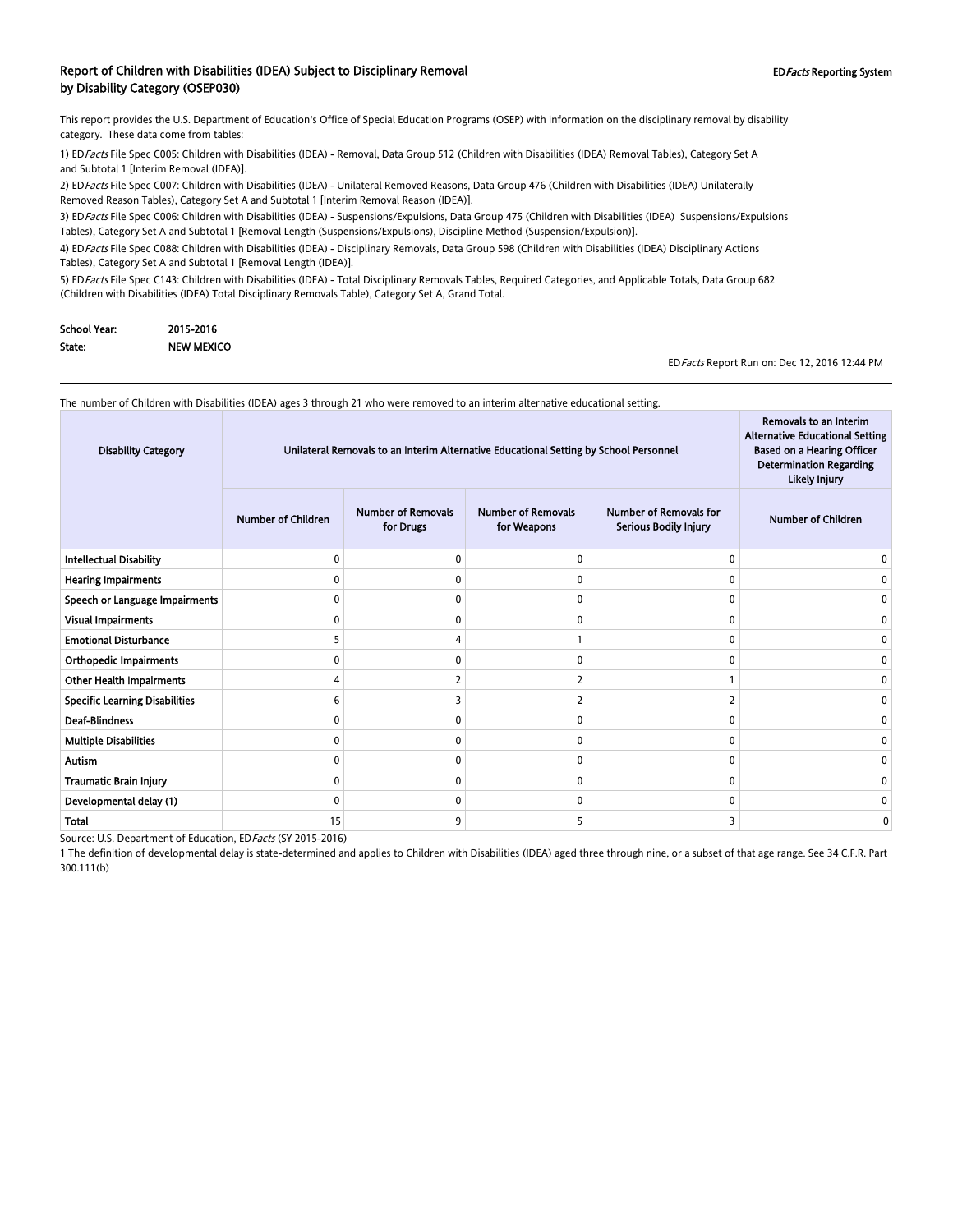#### Report of Children with Disabilities (IDEA) Subject to Disciplinary Removal **EDFacts Reporting System** EDFacts Reporting System by Disability Category (OSEP030)

This report provides the U.S. Department of Education's Office of Special Education Programs (OSEP) with information on the disciplinary removal by disability category. These data come from tables:

1) EDFacts File Spec C005: Children with Disabilities (IDEA) - Removal, Data Group 512 (Children with Disabilities (IDEA) Removal Tables), Category Set A and Subtotal 1 [Interim Removal (IDEA)].

2) EDFacts File Spec C007: Children with Disabilities (IDEA) - Unilateral Removed Reasons, Data Group 476 (Children with Disabilities (IDEA) Unilaterally Removed Reason Tables), Category Set A and Subtotal 1 [Interim Removal Reason (IDEA)].

3) ED Facts File Spec C006: Children with Disabilities (IDEA) - Suspensions/Expulsions, Data Group 475 (Children with Disabilities (IDEA) Suspensions/Expulsions Tables), Category Set A and Subtotal 1 [Removal Length (Suspensions/Expulsions), Discipline Method (Suspension/Expulsion)].

4) EDFacts File Spec C088: Children with Disabilities (IDEA) - Disciplinary Removals, Data Group 598 (Children with Disabilities (IDEA) Disciplinary Actions Tables), Category Set A and Subtotal 1 [Removal Length (IDEA)].

5) ED Facts File Spec C143: Children with Disabilities (IDEA) - Total Disciplinary Removals Tables, Required Categories, and Applicable Totals, Data Group 682 (Children with Disabilities (IDEA) Total Disciplinary Removals Table), Category Set A, Grand Total.

| School Year: | 2015-2016         |
|--------------|-------------------|
| State:       | <b>NEW MEXICO</b> |

EDFacts Report Run on: Dec 12, 2016 12:44 PM

Removals to an Interim

 $\sim$ 

The percentage of Children with Disabilities (IDEA) ages 3 through 21 who were removed to an interim alternative educational setting.

| <b>Disability Category</b>            | Unilateral Removals to an Interim Alternative Educational Setting by School Personnel |                                                  |                                                    |                                                                  | Removals to an Interim<br><b>Alternative Educational Setting</b><br><b>Based on a Hearing Officer</b><br><b>Determination Regarding</b><br>Likely Injury |
|---------------------------------------|---------------------------------------------------------------------------------------|--------------------------------------------------|----------------------------------------------------|------------------------------------------------------------------|----------------------------------------------------------------------------------------------------------------------------------------------------------|
|                                       | <b>Number of Children</b><br>(Percent)                                                | <b>Number of Removals</b><br>for Drugs (Percent) | <b>Number of Removals</b><br>for Weapons (Percent) | <b>Number of Removals for</b><br>Serious Bodily Injury (Percent) | Number of Children (Percent)                                                                                                                             |
| <b>Intellectual Disability</b>        | 0.00%                                                                                 | 0.00%                                            | 0.00%                                              | 0.00%                                                            |                                                                                                                                                          |
| <b>Hearing Impairments</b>            | 0.00%                                                                                 | 0.00%                                            | 0.00%                                              | 0.00%                                                            |                                                                                                                                                          |
| Speech or Language Impairments        | 0.00%                                                                                 | 0.00%                                            | 0.00%                                              | 0.00%                                                            |                                                                                                                                                          |
| Visual Impairments                    | 0.00%                                                                                 | 0.00%                                            | 0.00%                                              | 0.00%                                                            |                                                                                                                                                          |
| <b>Emotional Disturbance</b>          | 33.33%                                                                                | 44.44%                                           | 20.00%                                             | 0.00%                                                            |                                                                                                                                                          |
| <b>Orthopedic Impairments</b>         | 0.00%                                                                                 | 0.00%                                            | 0.00%                                              | 0.00%                                                            |                                                                                                                                                          |
| <b>Other Health Impairments</b>       | 26.67%                                                                                | 22.22%                                           | 40.00%                                             | 33.33%                                                           |                                                                                                                                                          |
| <b>Specific Learning Disabilities</b> | 40.00%                                                                                | 33.33%                                           | 40.00%                                             | 66.67%                                                           |                                                                                                                                                          |
| <b>Deaf-Blindness</b>                 | 0.00%                                                                                 | 0.00%                                            | 0.00%                                              | 0.00%                                                            |                                                                                                                                                          |
| <b>Multiple Disabilities</b>          | 0.00%                                                                                 | 0.00%                                            | 0.00%                                              | 0.00%                                                            |                                                                                                                                                          |
| <b>Autism</b>                         | 0.00%                                                                                 | 0.00%                                            | 0.00%                                              | 0.00%                                                            |                                                                                                                                                          |
| Traumatic Brain Injury                | 0.00%                                                                                 | 0.00%                                            | 0.00%                                              | 0.00%                                                            |                                                                                                                                                          |
| Developmental delay (1)               | 0.00%                                                                                 | 0.00%                                            | 0.00%                                              | 0.00%                                                            |                                                                                                                                                          |
| Total                                 | 100.00%                                                                               | 100.00%                                          | 100.00%                                            | 100.00%                                                          |                                                                                                                                                          |

Source: U.S. Department of Education, EDFacts (SY 2015-2016)

1 The definition of developmental delay is state-determined and applies to Children with Disabilities (IDEA) aged three through nine, or a subset of that age range. See 34 C.F.R. Part 300.111(b)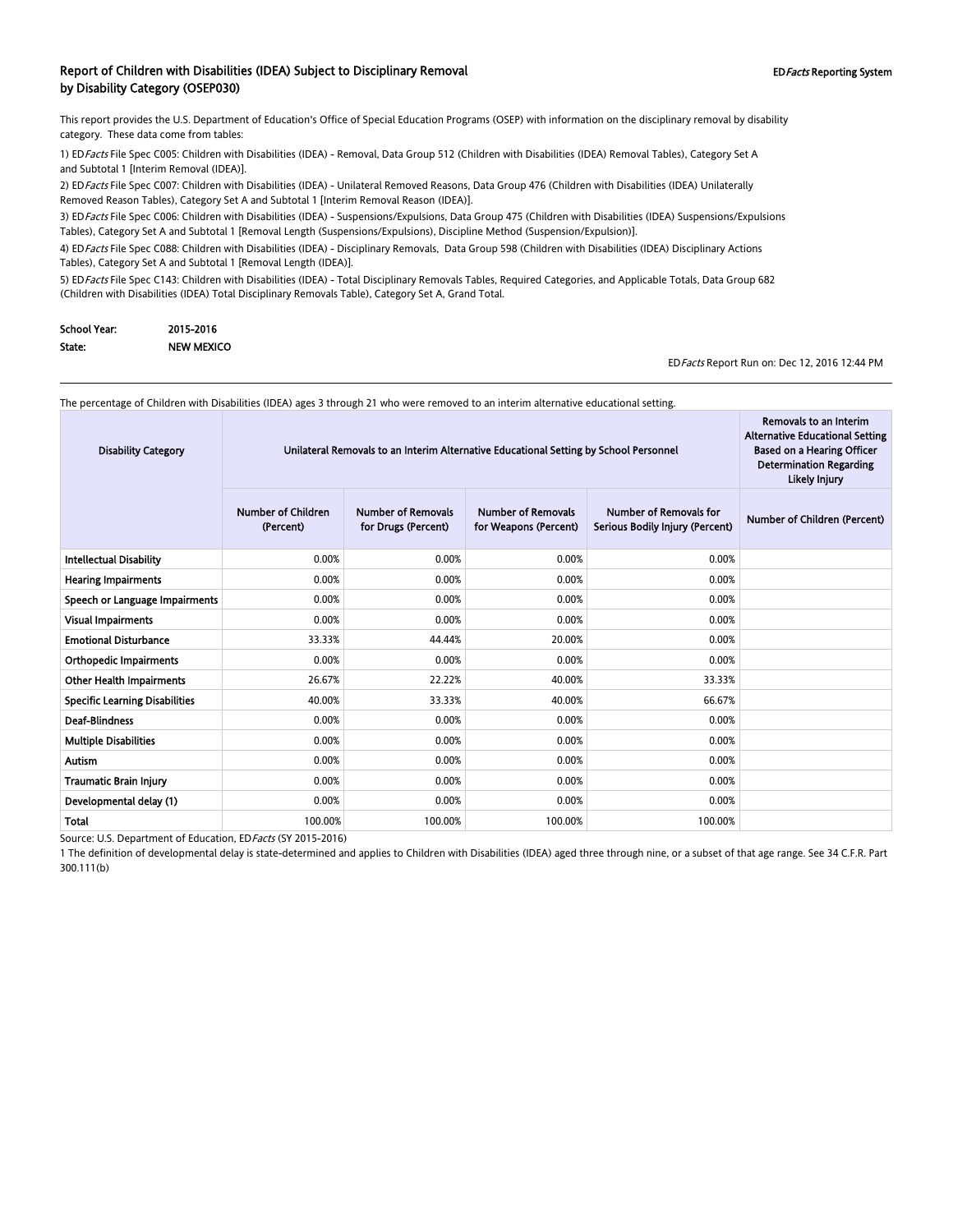#### Report of Children with Disabilities (IDEA) Subject to Disciplinary Removal by Disability Category (OSEP030)

This report provides the U.S. Department of Education's Office of Special Education Programs (OSEP) with information on the disciplinary removal by disability

category. These data come from tables:

1) ED Facts File Spec C005: Children with Disabilities (IDEA) - Removal, Data Group 512 (Children with Disabilities (IDEA) Removal Tables), Category Set A and Subtotal 1 [Interim Removal (IDEA)].

2) EDFacts File Spec C007: Children with Disabilities (IDEA) - Unilateral Removed Reasons, Data Group 476 (Children with Disabilities (IDEA) Unilaterally Removed Reason Tables), Category Set A and Subtotal 1 [Interim Removal Reason (IDEA)].

3) EDFacts File Spec C006: Children with Disabilities (IDEA) - Suspensions/Expulsions, Data Group 475 (Children with Disabilities (IDEA) Suspensions/Expulsions Tables), Category Set A and Subtotal 1 [Removal Length (Suspensions/Expulsions), Discipline Method (Suspension/Expulsion)].

4) EDFacts File Spec C088: Children with Disabilities (IDEA) - Disciplinary Removals, Data Group 598 (Children with Disabilities (IDEA) Disciplinary Actions Tables), Category Set A and Subtotal 1 [Removal Length (IDEA)].

5) ED Facts File Spec C143: Children with Disabilities (IDEA) - Total Disciplinary Removals Tables, Required Categories, and Applicable Totals, Data Group 682 (Children with Disabilities (IDEA) Total Disciplinary Removals Table), Category Set A, Grand Total.

| School Year: | 2015-2016         |
|--------------|-------------------|
| State:       | <b>NEW MEXICO</b> |

EDFacts Report Run on: Dec 12, 2016 12:44 PM

The number of Children with Disabilities (IDEA) ages 3 through 21 who for disciplinary reasons were suspended or expelled.

| <b>Disability Category</b>            | <b>Out-of-School Suspensions or Expulsions</b>                                                                     |                                                                                                      | <b>In-School Suspensions</b>                                                                  |                                                                                        |  |
|---------------------------------------|--------------------------------------------------------------------------------------------------------------------|------------------------------------------------------------------------------------------------------|-----------------------------------------------------------------------------------------------|----------------------------------------------------------------------------------------|--|
|                                       | <b>Number of Children</b><br>with Out-of-School<br><b>Suspension/Expulsions</b><br><b>Totaling 10 Days or Less</b> | <b>Number of Children</b><br>with Out-of-School<br><b>Suspension/Expulsions</b><br>Totaling >10 Days | <b>Number of Children</b><br>with In-School<br><b>Suspensions Totaling 10</b><br>Days or Less | <b>Number of Children</b><br>with In-School<br><b>Suspensions Totaling</b><br>>10 Days |  |
| <b>Intellectual Disability</b>        | 94                                                                                                                 | 7                                                                                                    | 35                                                                                            |                                                                                        |  |
| <b>Hearing Impairments</b>            | 15                                                                                                                 | 0                                                                                                    | 8                                                                                             | 0                                                                                      |  |
| Speech or Language Impairments        | 103                                                                                                                | 7                                                                                                    | 49                                                                                            | 0                                                                                      |  |
| <b>Visual Impairments</b>             | $\overline{2}$                                                                                                     | 0                                                                                                    | 2                                                                                             | 0                                                                                      |  |
| <b>Emotional Disturbance</b>          | 370                                                                                                                | 19                                                                                                   | 130                                                                                           | 3                                                                                      |  |
| <b>Orthopedic Impairments</b>         | $\overline{2}$                                                                                                     |                                                                                                      | $\Omega$                                                                                      | 0                                                                                      |  |
| <b>Other Health Impairments</b>       | 367                                                                                                                | 31                                                                                                   | 184                                                                                           | 4                                                                                      |  |
| <b>Specific Learning Disabilities</b> | 1,374                                                                                                              | 91                                                                                                   | 640                                                                                           | 7                                                                                      |  |
| <b>Deaf-Blindness</b>                 | 0                                                                                                                  | 0                                                                                                    | $\Omega$                                                                                      | 0                                                                                      |  |
| <b>Multiple Disabilities</b>          | 14                                                                                                                 | 0                                                                                                    | 4                                                                                             | $\mathbf{0}$                                                                           |  |
| Autism                                | 63                                                                                                                 | 2                                                                                                    | 23                                                                                            | $\mathbf{0}$                                                                           |  |
| <b>Traumatic Brain Injury</b>         | 14                                                                                                                 | 4                                                                                                    | 5                                                                                             | 0                                                                                      |  |
| Developmental delay (1)               | 64                                                                                                                 |                                                                                                      | 24                                                                                            | 0                                                                                      |  |
| <b>Total</b>                          | 2,482                                                                                                              | 163                                                                                                  | 1,104                                                                                         | 15                                                                                     |  |

Source: U.S. Department of Education, ED Facts (SY 2015-2016)

1 The definition of developmental delay is state-determined and applies to Children with Disabilities (IDEA) aged three through nine, or a subset of that age range. See 34C.F.R. Part 300.111(b)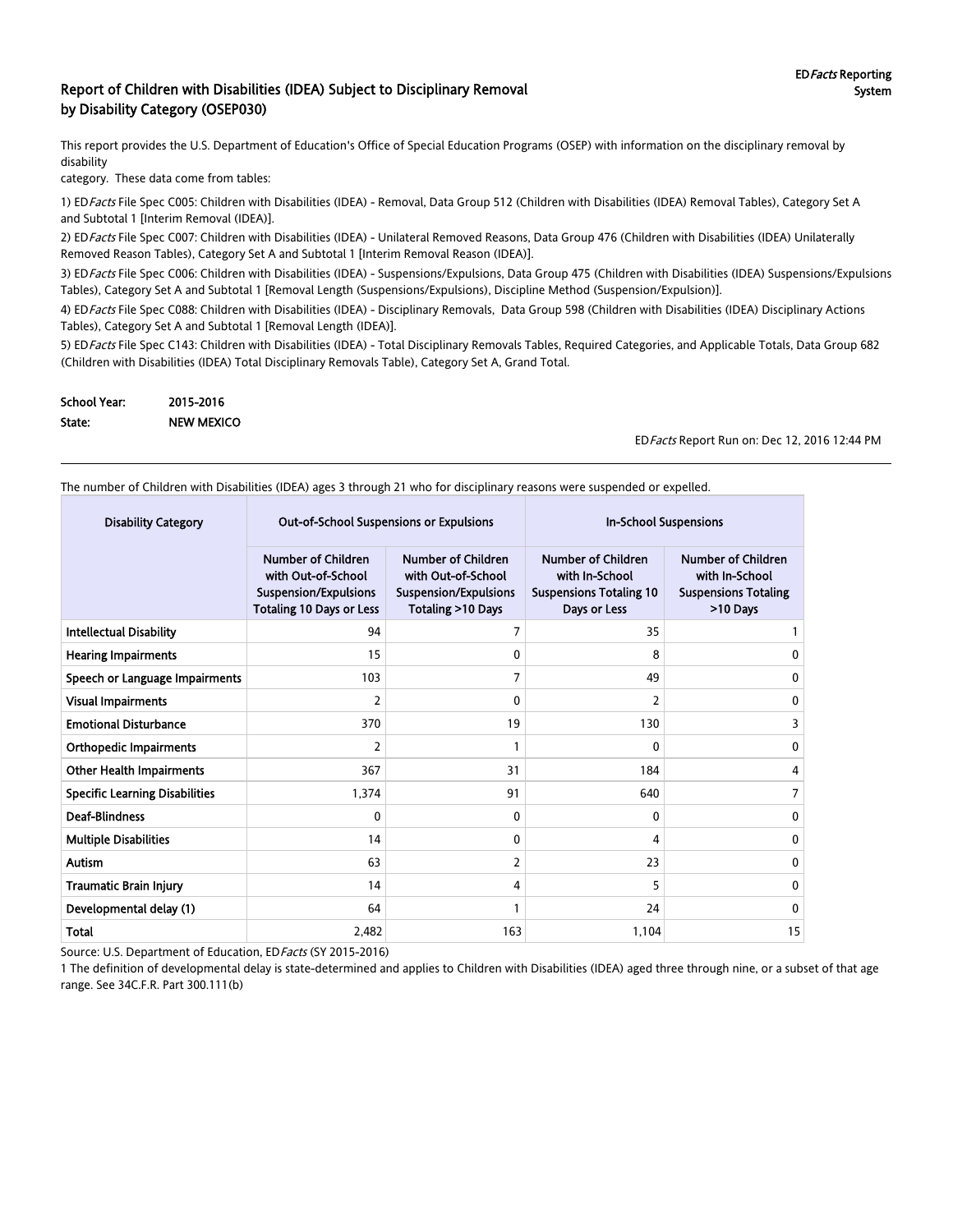#### Report of Children with Disabilities (IDEA) Subject to Disciplinary Removal by Disability Category (OSEP030)

This report provides the U.S. Department of Education's Office of Special Education Programs (OSEP) with information on the disciplinary removal by disability category. These data come from tables:

1) EDFacts File Spec C005: Children with Disabilities (IDEA) - Removal, Data Group 512 (Children with Disabilities (IDEA) Removal Tables), Category Set A and Subtotal 1 [Interim Removal (IDEA)].

2) ED Facts File Spec C007: Children with Disabilities (IDEA) - Unilateral Removed Reasons, Data Group 476 (Children with Disabilities (IDEA) Unilaterally Removed Reason Tables), Category Set A and Subtotal 1 [Interim Removal Reason (IDEA)].

3) ED Facts File Spec C006: Children with Disabilities (IDEA) - Suspensions/Expulsions, Data Group 475 (Children with Disabilities (IDEA) Suspensions/Expulsions Tables), Category Set A and Subtotal 1 [Removal Length (Suspensions/Expulsions), Discipline Method (Suspension/Expulsion)].

4) ED Facts File Spec C088: Children with Disabilities (IDEA) - Disciplinary Removals, Data Group 598 (Children with Disabilities (IDEA) Disciplinary Actions Tables), Category Set A and Subtotal 1 [Removal Length (IDEA)].

5) ED Facts File Spec C143: Children with Disabilities (IDEA) - Total Disciplinary Removals Tables, Required Categories, and Applicable Totals, Data Group 682 (Children with Disabilities (IDEA) Total Disciplinary Removals Table), Category Set A, Grand Total.

| School Year: | 2015-2016         |
|--------------|-------------------|
| State:       | <b>NEW MEXICO</b> |

EDFacts Report Run on: Dec 12, 2016 12:44 PM

The percent of Children with Disabilities (IDEA) ages 3 through 21 who for disciplinary reasons were suspended or expelled.

| <b>Disability Category</b>            | <b>Out-of-School Suspensions or Expulsions</b>                                                                                  |                                                                                                                             | <b>In-School Suspensions</b>                                                                            |                                                                                                  |  |
|---------------------------------------|---------------------------------------------------------------------------------------------------------------------------------|-----------------------------------------------------------------------------------------------------------------------------|---------------------------------------------------------------------------------------------------------|--------------------------------------------------------------------------------------------------|--|
|                                       | <b>Number of Children</b><br>with Out-of-School<br><b>Suspension/Expulsions</b><br><b>Totaling 10 Days or Less</b><br>(Percent) | <b>Number of Children</b><br>with Out-of-School<br><b>Suspension/Expulsions</b><br><b>Totaling &gt;10 Days</b><br>(Percent) | <b>Number of Children</b><br>with In-School<br><b>Suspensions Totaling 10</b><br>Days or Less (Percent) | <b>Number of Children</b><br>with In-School<br><b>Suspensions Totaling</b><br>>10 Days (Percent) |  |
| <b>Intellectual Disability</b>        | 3.79%                                                                                                                           | 4.29%                                                                                                                       | 3.17%                                                                                                   | 6.67%                                                                                            |  |
| <b>Hearing Impairments</b>            | 0.60%                                                                                                                           | 0.00%                                                                                                                       | 0.72%                                                                                                   | 0.00%                                                                                            |  |
| Speech or Language Impairments        | 4.15%                                                                                                                           | 4.29%                                                                                                                       | 4.44%                                                                                                   | 0.00%                                                                                            |  |
| <b>Visual Impairments</b>             | 0.08%                                                                                                                           | 0.00%                                                                                                                       | 0.18%                                                                                                   | 0.00%                                                                                            |  |
| <b>Emotional Disturbance</b>          | 14.91%                                                                                                                          | 11.66%                                                                                                                      | 11.78%                                                                                                  | 20.00%                                                                                           |  |
| <b>Orthopedic Impairments</b>         | 0.08%                                                                                                                           | 0.61%                                                                                                                       | 0.00%                                                                                                   | 0.00%                                                                                            |  |
| <b>Other Health Impairments</b>       | 14.79%                                                                                                                          | 19.02%                                                                                                                      | 16.67%                                                                                                  | 26.67%                                                                                           |  |
| <b>Specific Learning Disabilities</b> | 55.36%                                                                                                                          | 55.83%                                                                                                                      | 57.97%                                                                                                  | 46.67%                                                                                           |  |
| <b>Deaf-Blindness</b>                 | 0.00%                                                                                                                           | 0.00%                                                                                                                       | 0.00%                                                                                                   | 0.00%                                                                                            |  |
| <b>Multiple Disabilities</b>          | 0.56%                                                                                                                           | 0.00%                                                                                                                       | 0.36%                                                                                                   | 0.00%                                                                                            |  |
| Autism                                | 2.54%                                                                                                                           | 1.23%                                                                                                                       | 2.08%                                                                                                   | 0.00%                                                                                            |  |
| <b>Traumatic Brain Injury</b>         | 0.56%                                                                                                                           | 2.45%                                                                                                                       | 0.45%                                                                                                   | 0.00%                                                                                            |  |
| Developmental delay (1)               | 2.58%                                                                                                                           | 0.61%                                                                                                                       | 2.17%                                                                                                   | 0.00%                                                                                            |  |
| <b>Total</b>                          | 100.00%                                                                                                                         | 100.00%                                                                                                                     | 100.00%                                                                                                 | 100.00%                                                                                          |  |

Source: U.S. Department of Education, ED Facts (SY 2015-2016)

1 The definition of developmental delay is state-determined and applies to Children with Disabilities (IDEA) aged three through nine, or a subset of that age range. See 34C.F.R. Part 300.111(b)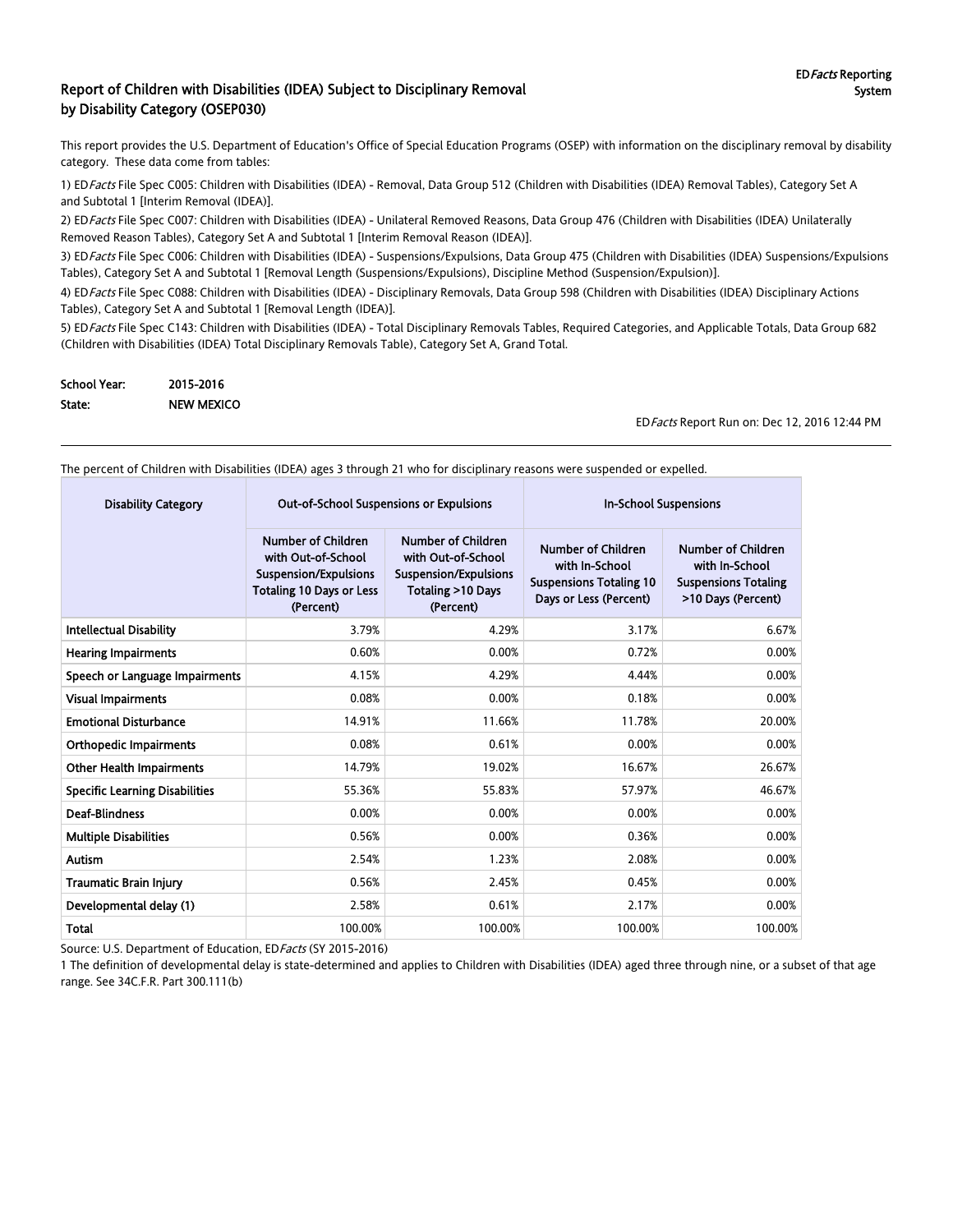#### Report of Children with Disabilities (IDEA) Subject to Disciplinary Removal by Disability Category (OSEP030)

This report provides the U.S. Department of Education's Office of Special Education Programs (OSEP) with information on the disciplinary removal by disability category. These data come from tables:

1) EDFacts File Spec C005: Children with Disabilities (IDEA) - Removal, Data Group 512 (Children with Disabilities (IDEA) Removal Tables), Category Set A and Subtotal 1 [Interim Removal (IDEA)].

2) ED Facts File Spec C007: Children with Disabilities (IDEA) - Unilateral Removed Reasons, Data Group 476 (Children with Disabilities (IDEA) Unilaterally Removed Reason Tables), Category Set A and Subtotal 1 [Interim Removal Reason (IDEA)].

3) ED Facts File Spec C006: Children with Disabilities (IDEA) - Suspensions/Expulsions, Data Group 475 (Children with Disabilities (IDEA) Suspensions/Expulsions Tables), Category Set A and Subtotal 1 [Removal Length (Suspensions/Expulsions), Discipline Method (Suspension/Expulsion)].

4) ED Facts File Spec C088: Children with Disabilities (IDEA) - Disciplinary Removals, Data Group 598 (Children with Disabilities (IDEA) Disciplinary Actions Tables), Category Set A and Subtotal 1 [Removal Length (IDEA)].

5) ED Facts File Spec C143: Children with Disabilities (IDEA) - Total Disciplinary Removals Tables, Required Categories, and Applicable Totals, Data Group 682 (Children with Disabilities (IDEA) Total Disciplinary Removals Table), Category Set A, Grand Total.

| School Year: | 2015-2016         |
|--------------|-------------------|
| State:       | <b>NEW MEXICO</b> |

EDFacts Report Run on: Dec 12, 2016 12:44 PM

The number of Children with Disabilities (IDEA) ages 3 through 21 who for disciplinary reasons were suspended or expelled.

| <b>Disability Category</b>            | <b>Disciplinary Removals</b>                 |                                                                                  |                                                                                         |                                                                                           |  |
|---------------------------------------|----------------------------------------------|----------------------------------------------------------------------------------|-----------------------------------------------------------------------------------------|-------------------------------------------------------------------------------------------|--|
|                                       | <b>Total Disciplinary</b><br><b>Removals</b> | <b>Number of Children</b><br>with Disciplinary<br><b>Removals Totaling 1 Day</b> | Number of Children<br>with Disciplinary<br><b>Removals Totaling 2-10</b><br><b>Days</b> | Number of Children<br>with Disciplinary<br><b>Removals Totaling &gt;10</b><br><b>Days</b> |  |
| <b>Intellectual Disability</b>        | 206                                          | 34                                                                               | 77                                                                                      |                                                                                           |  |
| <b>Hearing Impairments</b>            | 29                                           | 4                                                                                | 16                                                                                      | 0                                                                                         |  |
| Speech or Language Impairments        | 230                                          | 47                                                                               | 91                                                                                      | 7                                                                                         |  |
| <b>Visual Impairments</b>             | 9                                            | $\mathbf{0}$                                                                     | 4                                                                                       | 0                                                                                         |  |
| <b>Emotional Disturbance</b>          | 822                                          | 96                                                                               | 328                                                                                     | 22                                                                                        |  |
| <b>Orthopedic Impairments</b>         | 3                                            |                                                                                  |                                                                                         |                                                                                           |  |
| <b>Other Health Impairments</b>       | 912                                          | 111                                                                              | 363                                                                                     | 31                                                                                        |  |
| <b>Specific Learning Disabilities</b> | 2848                                         | 398                                                                              | 1403                                                                                    | 92                                                                                        |  |
| <b>Deaf-Blindness</b>                 | 0                                            | $\mathbf{0}$                                                                     | $\Omega$                                                                                | 0                                                                                         |  |
| <b>Multiple Disabilities</b>          | 26                                           | 3                                                                                | 13                                                                                      | 0                                                                                         |  |
| <b>Autism</b>                         | 117                                          | 22                                                                               | 57                                                                                      | 2                                                                                         |  |
| <b>Traumatic Brain Injury</b>         | 36                                           | 6                                                                                | 11                                                                                      | 3                                                                                         |  |
| Developmental delay (1)               | 145                                          | 30                                                                               | 49                                                                                      |                                                                                           |  |
| Total                                 | 5,383                                        | 752                                                                              | 2,413                                                                                   | 166                                                                                       |  |

Source: U.S. Department of Education, ED Facts (SY 2015-2016)

1 The definition of developmental delay is state-determined and applies to Children with Disabilities (IDEA) aged three through nine, or a subset of that age range. See 34C.F.R. Part 300.111(b)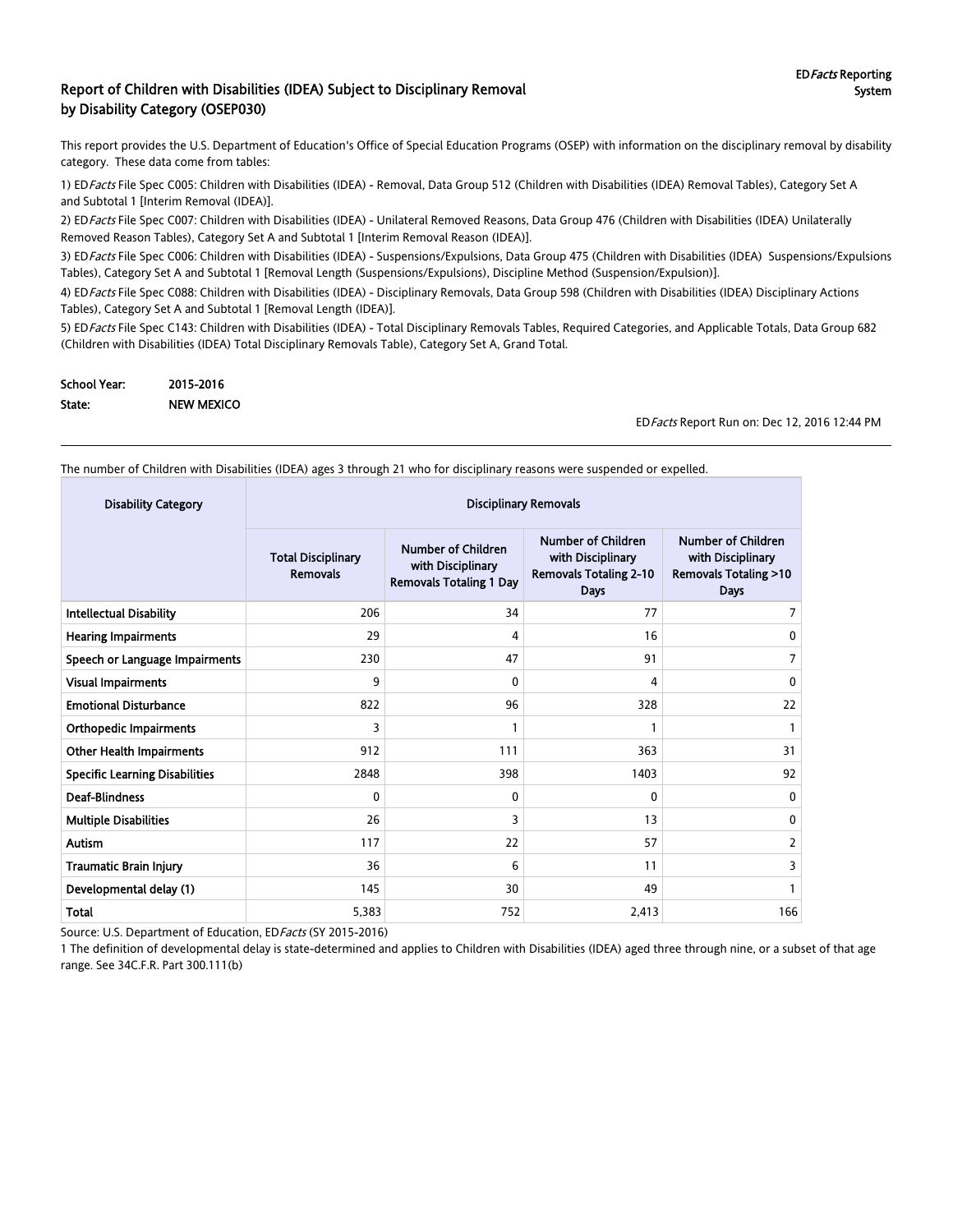This report provides the U.S. Department of Education's Office of Special Education Programs (OSEP) with information on the disciplinary removal by Racial Ethnic Categories. These data come from tables:

1) EDFacts File Spec C005: Children with Disabilities (IDEA) - Removal, Data Group 512 (Children with Disabilities (IDEA) Removal Tables), Category Set B and Subtotal 1 [Interim Removal (IDEA)].

2) ED Facts File Spec C007: Children with Disabilities (IDEA) - Unilateral Removed Reasons, Data Group 476 (Children with Disabilities (IDEA) Unilaterally Removed Reason Tables), Category Set B and Subtotal 1 [Interim Removal Reason (IDEA)].

3) EDFacts File Spec C006: Children with Disabilities (IDEA) - Suspensions/Expulsions, Data Group 475 (Children with Disabilities (IDEA) Suspensions/Expulsions Tables), Category Set B and Subtotal 1 [Removal Length (Suspensions/Expulsions), Discipline Method (Suspension/Expulsion)].

4) ED Facts File Spec C088: Children with Disabilities (IDEA) - Disciplinary Removals, Data Group 598 (Children with Disabilities (IDEA) Disciplinary Actions Tables), Category Set B and Subtotal 1 [Removal Length (IDEA)].

5) ED Facts File Spec C143: Children with Disabilities (IDEA) - Total Disciplinary Removals Tables, Required Categories, and Applicable Totals, Data Group 682 (Children with Disabilities (IDEA) Total Disciplinary Removals Table), Category Set B, Grand Total.

| <b>School Year:</b> | 2015-2016         |
|---------------------|-------------------|
| State:              | <b>NEW MEXICO</b> |

EDFacts Report Run on: Dec 12, 2016 12:49:35 PM

| The number of Children with Disabilities (IDEA) ages 3 through 21 who were removed to an interim alternative educational setting. |                                                                                       |                                                                                                                                                   |   |              |  |  |  |
|-----------------------------------------------------------------------------------------------------------------------------------|---------------------------------------------------------------------------------------|---------------------------------------------------------------------------------------------------------------------------------------------------|---|--------------|--|--|--|
| <b>Racial Ethnic Categories</b>                                                                                                   | Unilateral Removals to an Interim Alternative Educational Setting by School Personnel | Removals to an Interim<br><b>Alternative Educational</b><br>Setting Based on a Hearing<br><b>Officer Determination</b><br>Regarding Likely Injury |   |              |  |  |  |
|                                                                                                                                   | <b>Number of Children</b>                                                             | <b>Number of Removals</b><br><b>Number of Removals</b><br><b>Number of Removals</b><br>for Drugs<br>for Weapons<br>for Serious Bodily Injury      |   |              |  |  |  |
| Hispanic/Latino                                                                                                                   |                                                                                       |                                                                                                                                                   | 0 | 0            |  |  |  |
| American Indian or Alaska<br><b>Native</b>                                                                                        | 6                                                                                     |                                                                                                                                                   |   |              |  |  |  |
| Asian                                                                                                                             | 0                                                                                     |                                                                                                                                                   | 0 | 0            |  |  |  |
| <b>Black or African American</b>                                                                                                  | 0                                                                                     |                                                                                                                                                   | 0 | 0            |  |  |  |
| Native Hawaiian or Other Pacific<br><b>Islander</b>                                                                               | 0                                                                                     |                                                                                                                                                   | 0 | 0            |  |  |  |
| White                                                                                                                             | 6                                                                                     |                                                                                                                                                   | 3 | $\mathbf{0}$ |  |  |  |
| <b>Two or More Races</b>                                                                                                          | 0                                                                                     |                                                                                                                                                   | 0 | 0            |  |  |  |
| Total                                                                                                                             | 15                                                                                    | ٩                                                                                                                                                 | 5 |              |  |  |  |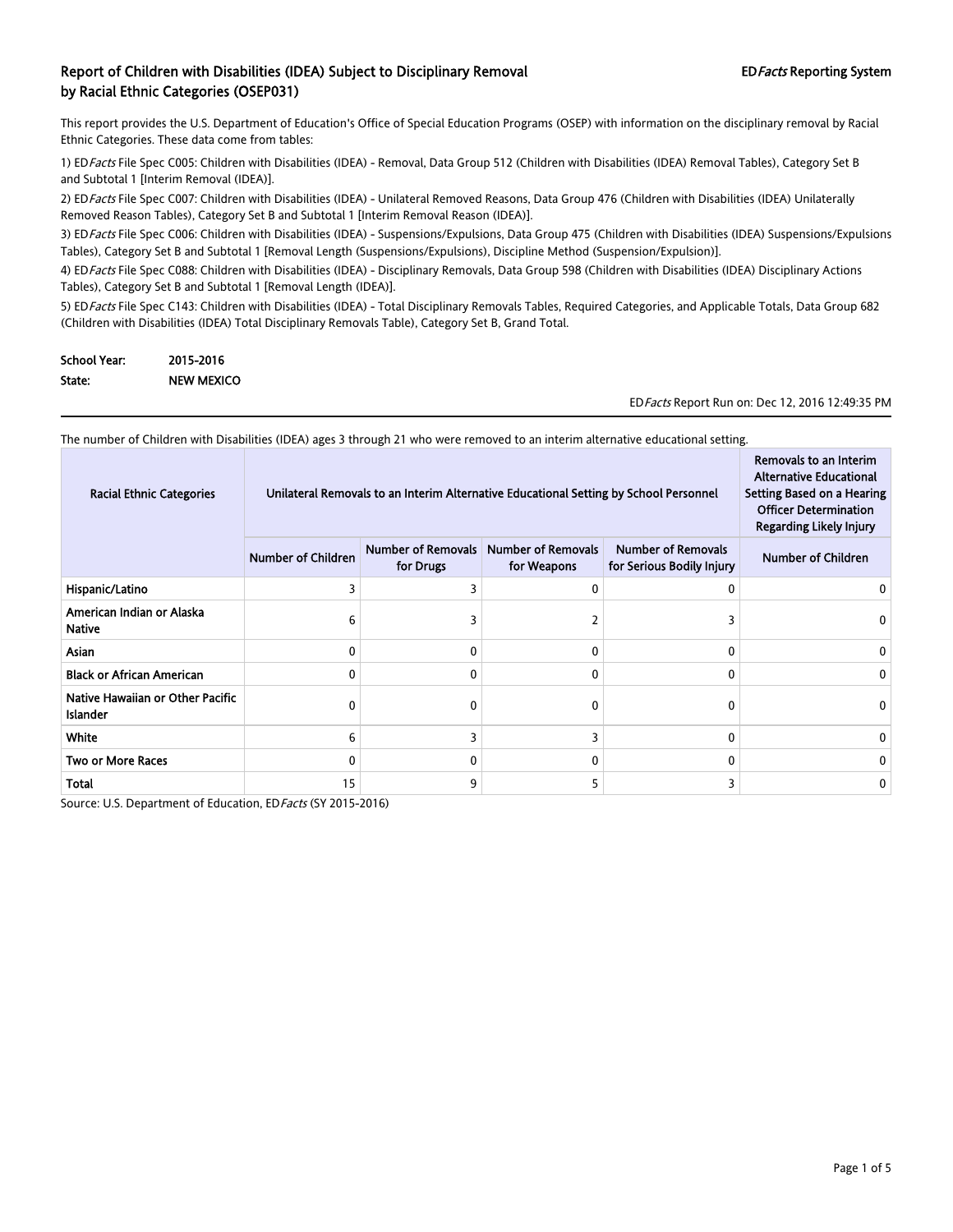This report provides the U.S. Department of Education's Office of Special Education Programs (OSEP) with information on the disciplinary removal by Racial Ethnic Categories. These data come from tables:

1) EDFacts File Spec C005: Children with Disabilities (IDEA) - Removal, Data Group 512 (Children with Disabilities (IDEA) Removal Tables), Category Set B and Subtotal 1 [Interim Removal (IDEA)].

2) ED Facts File Spec C007: Children with Disabilities (IDEA) - Unilateral Removed Reasons, Data Group 476 (Children with Disabilities (IDEA) Unilaterally Removed Reason Tables), Category Set B and Subtotal 1 [Interim Removal Reason (IDEA)].

3) ED Facts File Spec C006: Children with Disabilities (IDEA) - Suspensions/Expulsions, Data Group 475 (Children with Disabilities (IDEA) Suspensions/Expulsions Tables), Category Set B and Subtotal 1 [Removal Length (Suspensions/Expulsions), Discipline Method (Suspension/Expulsion)].

4) ED Facts File Spec C088: Children with Disabilities (IDEA) - Disciplinary Removals, Data Group 598 (Children with Disabilities (IDEA) Disciplinary Actions Tables), Category Set B and Subtotal 1 [Removal Length (IDEA)].

5) ED Facts File Spec C143: Children with Disabilities (IDEA) - Total Disciplinary Removals Tables, Required Categories, and Applicable Totals, Data Group 682 (Children with Disabilities (IDEA) Total Disciplinary Removals Table), Category Set B, Grand Total.

| <b>School Year:</b> | 2015-2016         |
|---------------------|-------------------|
| State:              | <b>NEW MEXICO</b> |

EDFacts Report Run on: Dec 12, 2016 12:49:35 PM

The percentage of Children with Disabilities (IDEA) ages 3 through 21 who were removed to an interim alternative educational setting.

| <b>Racial Ethnic Categories</b>                     | Unilateral Removals to an Interim Alternative Educational Setting by School Personnel | Removals to an Interim<br><b>Alternative Educational</b><br>Setting Based on a Hearing<br><b>Officer Determination</b><br><b>Regarding Likely Injury</b> |         |         |  |
|-----------------------------------------------------|---------------------------------------------------------------------------------------|----------------------------------------------------------------------------------------------------------------------------------------------------------|---------|---------|--|
|                                                     | <b>Number of Children</b><br>(Percent)                                                | Number of Children<br>(Percent)                                                                                                                          |         |         |  |
| Hispanic/Latino                                     | 20.00%                                                                                | 33.33%                                                                                                                                                   | 0.00%   | 0.00%   |  |
| American Indian or Alaska<br><b>Native</b>          | 40.00%                                                                                | 33.33%                                                                                                                                                   | 40.00%  | 100.00% |  |
| Asian                                               | 0.00%                                                                                 | 0.00%                                                                                                                                                    | 0.00%   | 0.00%   |  |
| <b>Black or African American</b>                    | 0.00%                                                                                 | 0.00%                                                                                                                                                    | 0.00%   | 0.00%   |  |
| Native Hawaiian or Other Pacific<br><b>Islander</b> | 0.00%                                                                                 | 0.00%                                                                                                                                                    | 0.00%   | 0.00%   |  |
| White                                               | 40.00%                                                                                | 33.33%                                                                                                                                                   | 60.00%  | 0.00%   |  |
| <b>Two or More Races</b>                            | 0.00%                                                                                 | 0.00%                                                                                                                                                    | 0.00%   | 0.00%   |  |
| Total                                               | 100.00%                                                                               | 100.00%                                                                                                                                                  | 100.00% | 100.00% |  |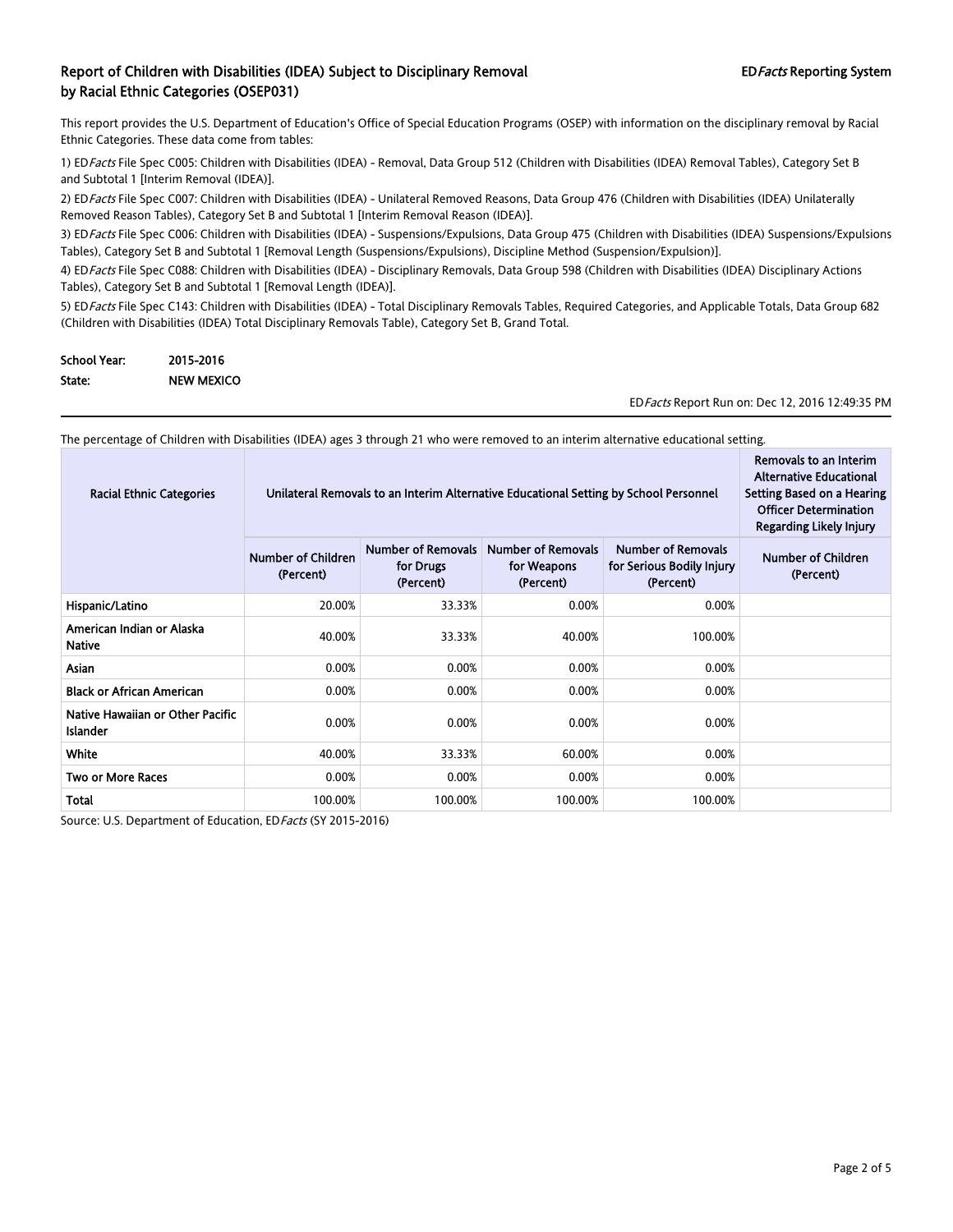This report provides the U.S. Department of Education's Office of Special Education Programs (OSEP) with information on the disciplinary removal by Racial Ethnic Categories. These data come from tables:

1) EDFacts File Spec C005: Children with Disabilities (IDEA) - Removal, Data Group 512 (Children with Disabilities (IDEA) Removal Tables), Category Set B and Subtotal 1 [Interim Removal (IDEA)].

2) ED Facts File Spec C007: Children with Disabilities (IDEA) - Unilateral Removed Reasons, Data Group 476 (Children with Disabilities (IDEA) Unilaterally Removed Reason Tables), Category Set B and Subtotal 1 [Interim Removal Reason (IDEA)].

3) ED Facts File Spec C006: Children with Disabilities (IDEA) - Suspensions/Expulsions, Data Group 475 (Children with Disabilities (IDEA) Suspensions/Expulsions Tables), Category Set B and Subtotal 1 [Removal Length (Suspensions/Expulsions), Discipline Method (Suspension/Expulsion)].

4) ED Facts File Spec C088: Children with Disabilities (IDEA) - Disciplinary Removals, Data Group 598 (Children with Disabilities (IDEA) Disciplinary Actions Tables), Category Set B and Subtotal 1 [Removal Length (IDEA)].

5) ED Facts File Spec C143: Children with Disabilities (IDEA) - Total Disciplinary Removals Tables, Required Categories, and Applicable Totals, Data Group 682 (Children with Disabilities (IDEA) Total Disciplinary Removals Table), Category Set B, Grand Total.

| <b>School Year:</b> | 2015-2016         |
|---------------------|-------------------|
| State:              | <b>NEW MEXICO</b> |

EDFacts Report Run on: Dec 12, 2016 12:49:35 PM

The number of Children with Disabilities (IDEA) ages 3 through 21 who for disciplinary reasons were suspended or expelled.

| <b>Racial Ethnic Categories</b>           | <b>Out-of-School Suspensions or Expulsions</b>               |                                                          | <b>In-School Suspensions</b>                          |                                         |
|-------------------------------------------|--------------------------------------------------------------|----------------------------------------------------------|-------------------------------------------------------|-----------------------------------------|
|                                           | <b>Number of Children</b><br><b>Totaling 10 Days or Less</b> | <b>Number of Children</b><br><b>Totaling &gt;10 Days</b> | Number of Children<br><b>Totaling 10 Days or Less</b> | Number of Children<br>Totaling >10 Days |
| Hispanic/Latino                           | 1,554                                                        | 97                                                       | 684                                                   | 12                                      |
| American Indian or Alaska Native          | 340                                                          | 42                                                       | 137                                                   |                                         |
| <b>Asian</b>                              | 5                                                            | 0                                                        |                                                       | 0                                       |
| <b>Black or African American</b>          | 114                                                          | 6                                                        | 51                                                    | 0                                       |
| Native Hawaiian or Other Pacific Islander |                                                              | 0                                                        |                                                       | 0                                       |
| White                                     | 419                                                          | 16                                                       | 206                                                   |                                         |
| <b>Two or More Races</b>                  | 48                                                           |                                                          | 22                                                    | 0                                       |
| <b>Total</b>                              | 2.482                                                        | 163                                                      | 1.104                                                 | 15                                      |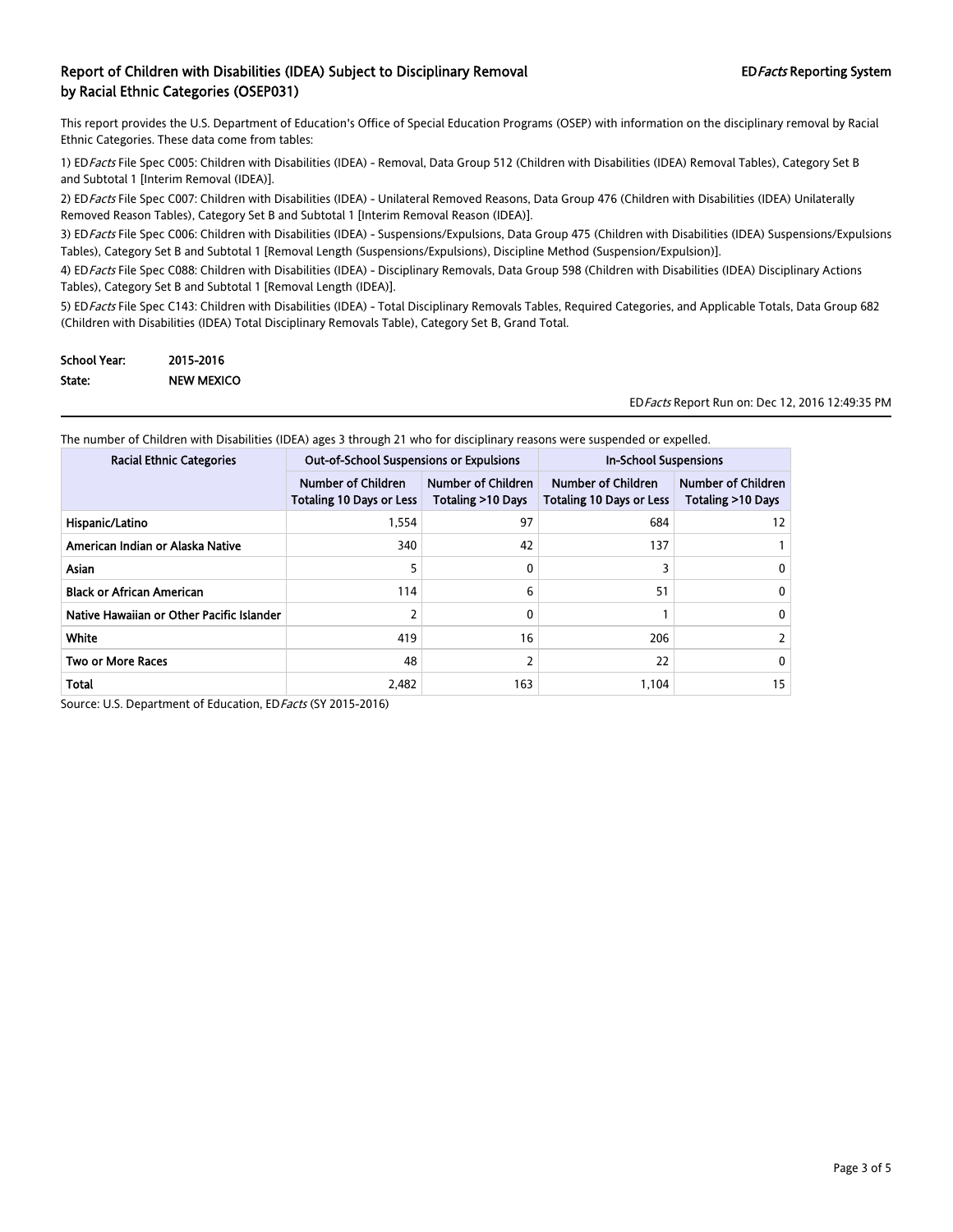This report provides the U.S. Department of Education's Office of Special Education Programs (OSEP) with information on the disciplinary removal by Racial Ethnic Categories. These data come from tables:

1) EDFacts File Spec C005: Children with Disabilities (IDEA) - Removal, Data Group 512 (Children with Disabilities (IDEA) Removal Tables), Category Set B and Subtotal 1 [Interim Removal (IDEA)].

2) ED Facts File Spec C007: Children with Disabilities (IDEA) - Unilateral Removed Reasons, Data Group 476 (Children with Disabilities (IDEA) Unilaterally Removed Reason Tables), Category Set B and Subtotal 1 [Interim Removal Reason (IDEA)].

3) ED Facts File Spec C006: Children with Disabilities (IDEA) - Suspensions/Expulsions, Data Group 475 (Children with Disabilities (IDEA) Suspensions/Expulsions Tables), Category Set B and Subtotal 1 [Removal Length (Suspensions/Expulsions), Discipline Method (Suspension/Expulsion)].

4) ED Facts File Spec C088: Children with Disabilities (IDEA) - Disciplinary Removals, Data Group 598 (Children with Disabilities (IDEA) Disciplinary Actions Tables), Category Set B and Subtotal 1 [Removal Length (IDEA)].

5) ED Facts File Spec C143: Children with Disabilities (IDEA) - Total Disciplinary Removals Tables, Required Categories, and Applicable Totals, Data Group 682 (Children with Disabilities (IDEA) Total Disciplinary Removals Table), Category Set B, Grand Total.

| <b>School Year:</b> | 2015-2016         |
|---------------------|-------------------|
| State:              | <b>NEW MEXICO</b> |

EDFacts Report Run on: Dec 12, 2016 12:49:35 PM

| <b>Racial Ethnic Categories</b>           | <b>Out-of-School Suspensions or Expulsions</b>                            |                                                             | <b>In-School Suspensions</b>                                       |                                                      |
|-------------------------------------------|---------------------------------------------------------------------------|-------------------------------------------------------------|--------------------------------------------------------------------|------------------------------------------------------|
|                                           | <b>Number of Children</b><br><b>Totaling 10 Days or Less</b><br>(Percent) | <b>Number of Children</b><br>Totaling >10 Days<br>(Percent) | Number of Children<br><b>Totaling 10 Days or Less</b><br>(Percent) | Number of Children<br>Totaling >10 Days<br>(Percent) |
| Hispanic/Latino                           | 62.61%                                                                    | 59.51%                                                      | 61.96%                                                             | 80.00%                                               |
| American Indian or Alaska Native          | 13.70%                                                                    | 25.77%                                                      | 12.41%                                                             | 6.67%                                                |
| Asian                                     | 0.20%                                                                     | 0.00%                                                       | 0.27%                                                              | 0.00%                                                |
| <b>Black or African American</b>          | 4.59%                                                                     | 3.68%                                                       | 4.62%                                                              | 0.00%                                                |
| Native Hawaiian or Other Pacific Islander | 0.08%                                                                     | 0.00%                                                       | 0.09%                                                              | 0.00%                                                |
| White                                     | 16.88%                                                                    | 9.82%                                                       | 18.66%                                                             | 13.33%                                               |
| <b>Two or More Races</b>                  | 1.93%                                                                     | 1.23%                                                       | 1.99%                                                              | 0.00%                                                |
| Total                                     | 100.00%                                                                   | 100.00%                                                     | 100.00%                                                            | 100.00%                                              |

The percent of Children with Disabilities (IDEA) ages 3 through 21 who for disciplinary reasons were suspended or expelled.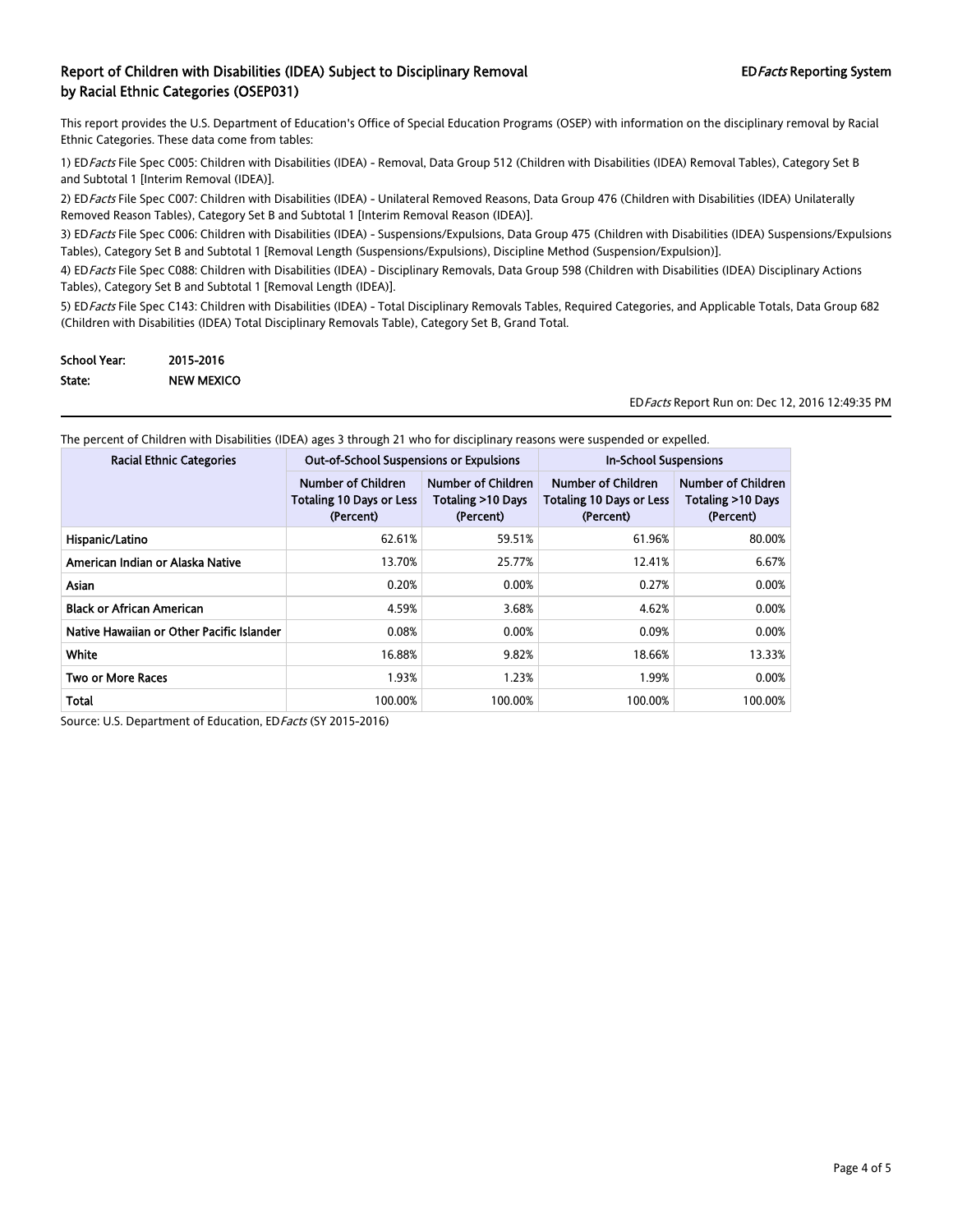This report provides the U.S. Department of Education's Office of Special Education Programs (OSEP) with information on the disciplinary removal by Racial Ethnic Categories. These data come from tables:

1) EDFacts File Spec C005: Children with Disabilities (IDEA) - Removal, Data Group 512 (Children with Disabilities (IDEA) Removal Tables), Category Set B and Subtotal 1 [Interim Removal (IDEA)].

2) ED Facts File Spec C007: Children with Disabilities (IDEA) - Unilateral Removed Reasons, Data Group 476 (Children with Disabilities (IDEA) Unilaterally Removed Reason Tables), Category Set B and Subtotal 1 [Interim Removal Reason (IDEA)].

3) ED Facts File Spec C006: Children with Disabilities (IDEA) - Suspensions/Expulsions, Data Group 475 (Children with Disabilities (IDEA) Suspensions/Expulsions Tables), Category Set B and Subtotal 1 [Removal Length (Suspensions/Expulsions), Discipline Method (Suspension/Expulsion)].

4) ED Facts File Spec C088: Children with Disabilities (IDEA) - Disciplinary Removals, Data Group 598 (Children with Disabilities (IDEA) Disciplinary Actions Tables), Category Set B and Subtotal 1 [Removal Length (IDEA)].

5) ED Facts File Spec C143: Children with Disabilities (IDEA) - Total Disciplinary Removals Tables, Required Categories, and Applicable Totals, Data Group 682 (Children with Disabilities (IDEA) Total Disciplinary Removals Table), Category Set B, Grand Total.

| <b>School Year:</b> | 2015-2016         |
|---------------------|-------------------|
| State:              | <b>NEW MEXICO</b> |

EDFacts Report Run on: Dec 12, 2016 12:49:35 PM

The number of Children with Disabilities (IDEA) ages 3 through 21 who for disciplinary reasons were removed by length of removal.

| <b>Racial Ethnic Categories</b>           | <b>Disciplinary Removals</b>       |                                                                                  |                                                                               |                                                                       |
|-------------------------------------------|------------------------------------|----------------------------------------------------------------------------------|-------------------------------------------------------------------------------|-----------------------------------------------------------------------|
|                                           | <b>Total Disciplinary Removals</b> | <b>Number of Children</b><br>with Disciplinary Removals<br><b>Totaling 1 Day</b> | Number of Children<br>with Disciplinary Removals<br><b>Totaling 2-10 Days</b> | Number of Children<br>with Disciplinary Removals<br>Totaling >10 Days |
| Hispanic/Latino                           | 3,317                              | 465                                                                              | 1.520                                                                         | 100                                                                   |
| American Indian or Alaska Native          | 812                                | 106                                                                              | 308                                                                           | 41                                                                    |
| <b>Asian</b>                              | 10                                 |                                                                                  |                                                                               | 0                                                                     |
| <b>Black or African American</b>          | 253                                | 35                                                                               | 103                                                                           | 6                                                                     |
| Native Hawaiian or Other Pacific Islander | 4                                  | 0                                                                                | 2                                                                             | 0                                                                     |
| White                                     | 887                                | 131                                                                              | 426                                                                           | 17                                                                    |
| <b>Two or More Races</b>                  | 100                                | 14                                                                               | 47                                                                            |                                                                       |
| <b>Total</b>                              | 5,383                              | 752                                                                              | 2,413                                                                         | 166                                                                   |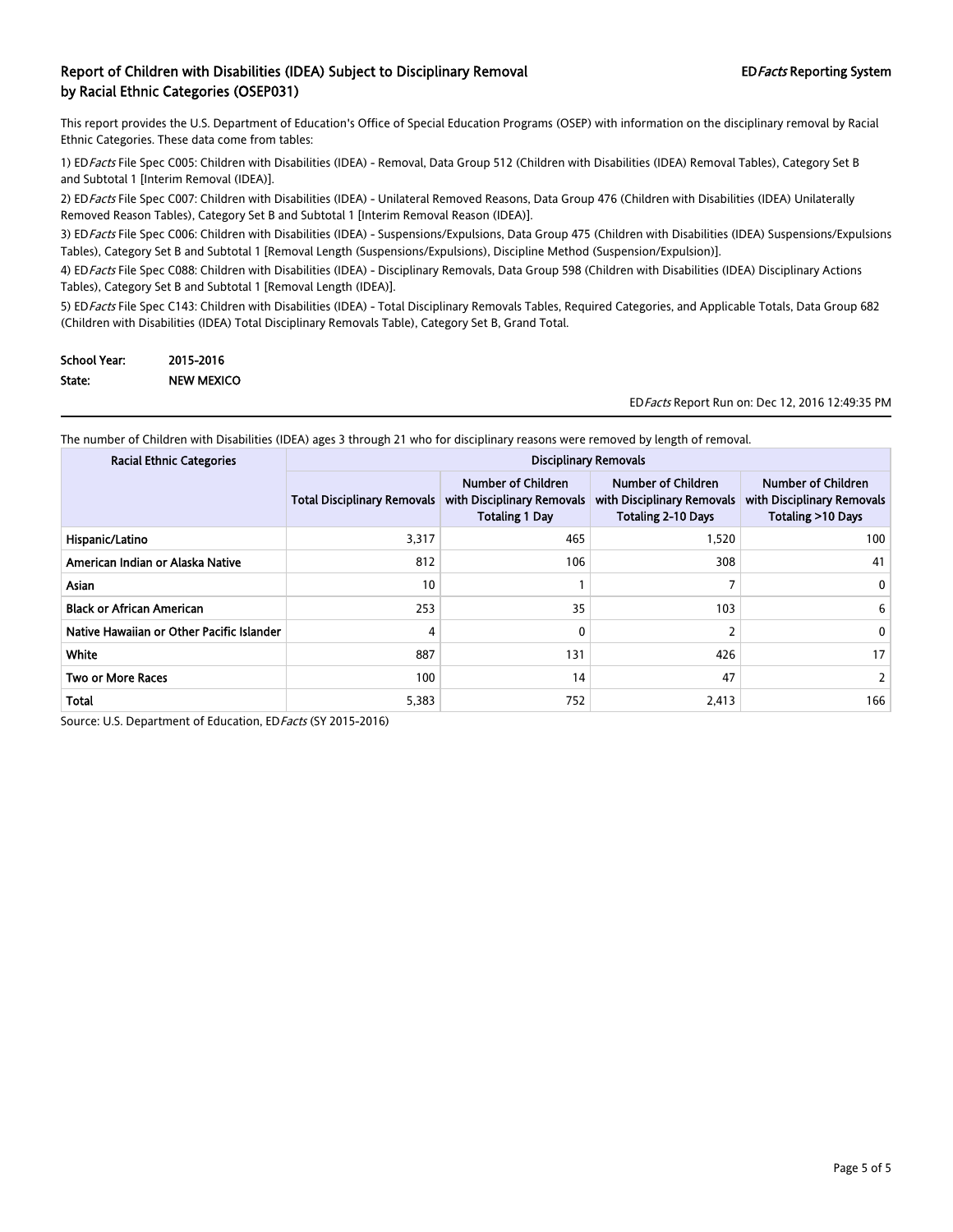This report provides the U.S. Department of Education's Office of Special Education Programs (OSEP) with information on the disciplinary removal by sex. These data come from tables:

1) ED Facts File Spec C005: Children with Disabilities (IDEA) - Removal, Data Group 512 (Children with Disabilities (IDEA) Removal Tables), Category Set C and Subtotal 1 [Interim Removal (IDEA)].

2) ED Facts File Spec C007: Children with Disabilities (IDEA) - Unilateral Removed Reasons, Data Group 476 (Children with Disabilities (IDEA) Unilaterally Removed Reason Tables), Category Set C and Subtotal 1 [Interim Removal Reason (IDEA)].

3) ED Facts File Spec C006: Children with Disabilities (IDEA) - Suspensions/Expulsions, Data Group 475 (Children with Disabilities (IDEA) Suspensions/Expulsions Tables), Category Set C and Subtotal 1 [Removal Length (Suspensions/Expulsions), Discipline Method (Suspension/Expulsion)]. 4) ED Facts File Spec C088: Children with Disabilities (IDEA) - Disciplinary Removals, Data Group 598 (Children with Disabilities (IDEA) Disciplinary Actions Tables), Category Set C and Subtotal 1 [Removal Length (IDEA)].

5) ED Facts File Spec C143: Children with Disabilities (IDEA) - Total Disciplinary Removals Tables, Required Categories, and Applicable Totals, Data Group 682 (Children with Disabilities (IDEA) Total Disciplinary Removals Table), Category Set C, Grand Total.

| <b>School Year:</b> | 2015-2016  |
|---------------------|------------|
| State:              | NEW MEXICO |

EDFacts Report Run on: Dec 12, 2016 12:51:05 PM

The number of Children with Disabilities (IDEA) ages 3 through 21 who were removed to an interim alternative educational setting.

| <b>Sex</b> | Unilateral Removals to an Interim Alternative Educational Setting by School Personnel | Removals to an Interim<br><b>Alternative Educational</b><br>Setting Based on a Hearing<br><b>Officer Determination</b><br><b>Regarding Likely Injury</b> |                                                      |                                                        |                           |
|------------|---------------------------------------------------------------------------------------|----------------------------------------------------------------------------------------------------------------------------------------------------------|------------------------------------------------------|--------------------------------------------------------|---------------------------|
|            | <b>Number of Children</b>                                                             | for Drugs                                                                                                                                                | Number of Removals Number of Removals<br>for Weapons | <b>Number of Removals</b><br>for Serious Bodily Injury | <b>Number of Children</b> |
| Male       | 13                                                                                    |                                                                                                                                                          |                                                      |                                                        |                           |
| Female     |                                                                                       |                                                                                                                                                          |                                                      |                                                        |                           |
| Total      | 15                                                                                    | 9                                                                                                                                                        |                                                      |                                                        |                           |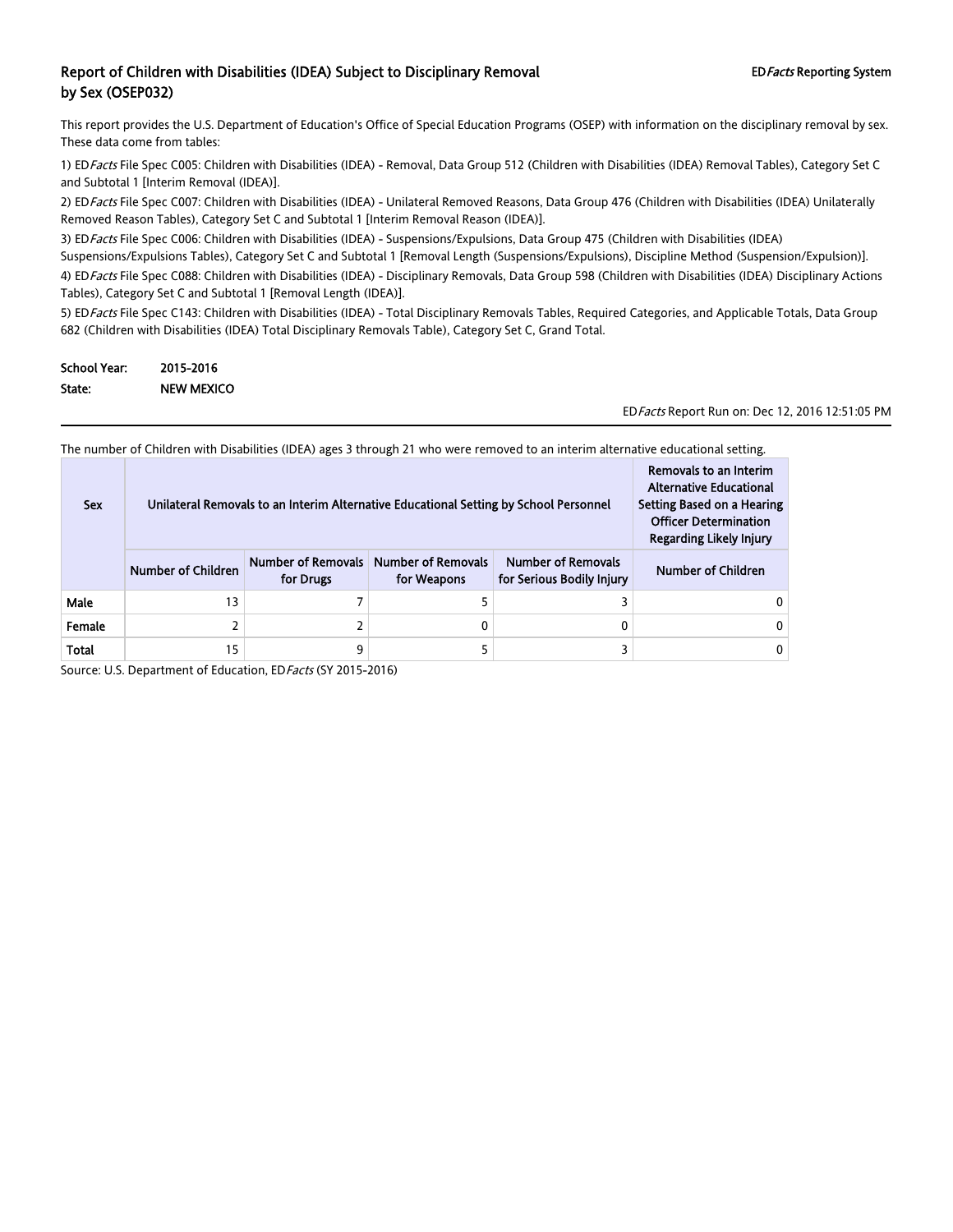This report provides the U.S. Department of Education's Office of Special Education Programs (OSEP) with information on the disciplinary removal by sex. These data come from tables:

1) ED Facts File Spec C005: Children with Disabilities (IDEA) - Removal, Data Group 512 (Children with Disabilities (IDEA) Removal Tables), Category Set C and Subtotal 1 [Interim Removal (IDEA)].

2) ED Facts File Spec C007: Children with Disabilities (IDEA) - Unilateral Removed Reasons, Data Group 476 (Children with Disabilities (IDEA) Unilaterally Removed Reason Tables), Category Set C and Subtotal 1 [Interim Removal Reason (IDEA)].

3) ED Facts File Spec C006: Children with Disabilities (IDEA) - Suspensions/Expulsions, Data Group 475 (Children with Disabilities (IDEA) Suspensions/Expulsions Tables), Category Set C and Subtotal 1 [Removal Length (Suspensions/Expulsions), Discipline Method (Suspension/Expulsion)]. 4) ED Facts File Spec C088: Children with Disabilities (IDEA) - Disciplinary Removals, Data Group 598 (Children with Disabilities (IDEA) Disciplinary Actions Tables), Category Set C and Subtotal 1 [Removal Length (IDEA)].

5) ED Facts File Spec C143: Children with Disabilities (IDEA) - Total Disciplinary Removals Tables, Required Categories, and Applicable Totals, Data Group 682 (Children with Disabilities (IDEA) Total Disciplinary Removals Table), Category Set C, Grand Total.

| <b>School Year:</b> | 2015-2016  |
|---------------------|------------|
| State:              | NEW MEXICO |

EDFacts Report Run on: Dec 12, 2016 12:51:05 PM

The percentage of Children with Disabilities (IDEA) ages 3 through 21 who were removed to an interim alternative educational setting.

| <b>Sex</b>   | Unilateral Removals to an Interim Alternative Educational Setting by School Personnel | Removals to an Interim<br><b>Alternative Educational</b><br>Setting Based on a Hearing<br><b>Officer Determination</b><br><b>Regarding Likely Injury</b> |                                                       |                                                                     |                                 |
|--------------|---------------------------------------------------------------------------------------|----------------------------------------------------------------------------------------------------------------------------------------------------------|-------------------------------------------------------|---------------------------------------------------------------------|---------------------------------|
|              | <b>Number of Children</b><br>(Percent)                                                | <b>Number of Removals</b><br>for Drugs<br>(Percent)                                                                                                      | <b>Number of Removals</b><br>for Weapons<br>(Percent) | <b>Number of Removals</b><br>for Serious Bodily Injury<br>(Percent) | Number of Children<br>(Percent) |
| Male         | 86.67%                                                                                | 77.78%                                                                                                                                                   | 100.00%                                               | 100.00%                                                             |                                 |
| Female       | 13.33%                                                                                | 22.22%                                                                                                                                                   | 0.00%                                                 | 0.00%                                                               |                                 |
| <b>Total</b> | 100.00%                                                                               | 100.00%                                                                                                                                                  | 100.00%                                               | 100.00%                                                             |                                 |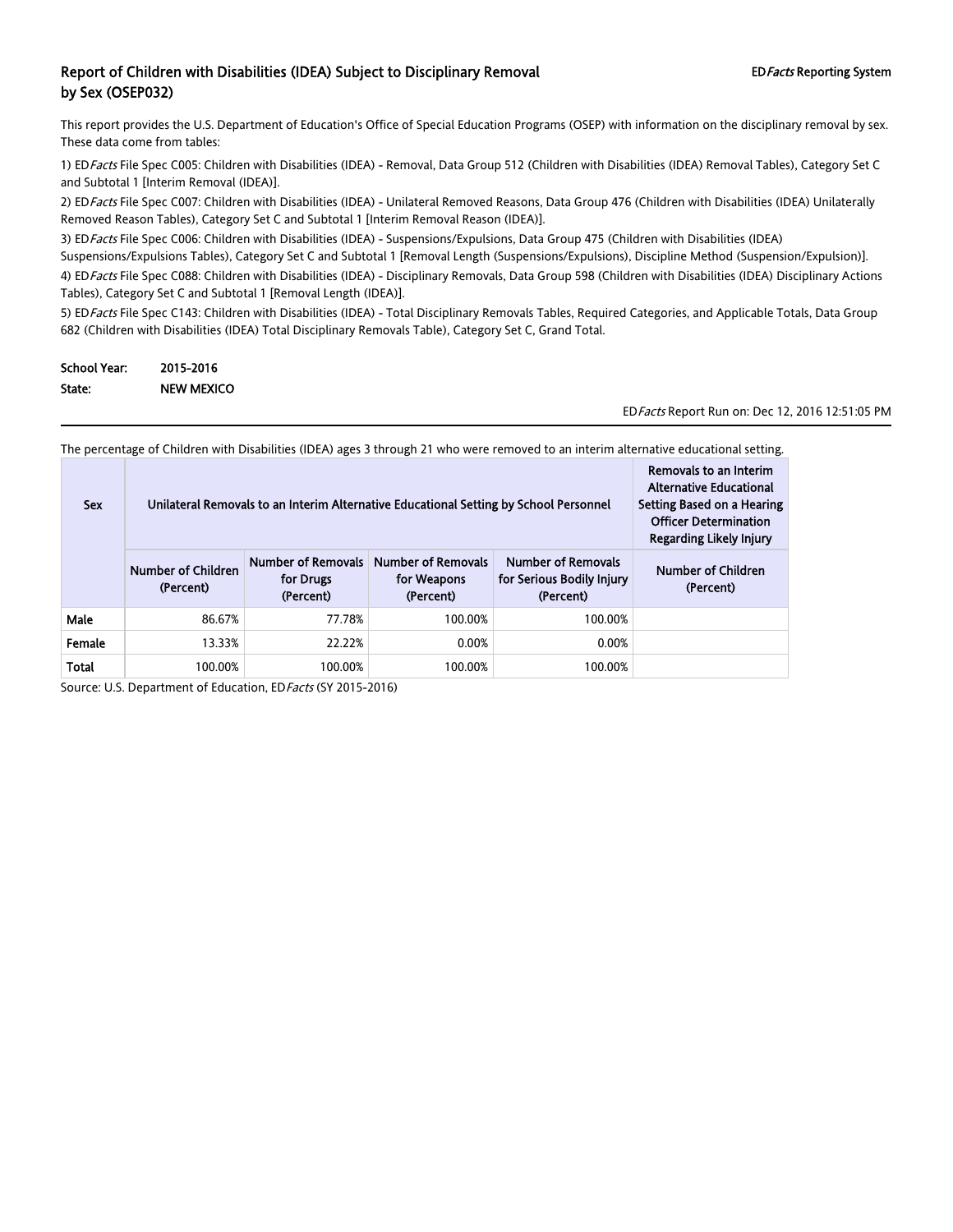This report provides the U.S. Department of Education's Office of Special Education Programs (OSEP) with information on the disciplinary removal by sex. These data come from tables:

1) ED Facts File Spec C005: Children with Disabilities (IDEA) - Removal, Data Group 512 (Children with Disabilities (IDEA) Removal Tables), Category Set C and Subtotal 1 [Interim Removal (IDEA)].

2) ED Facts File Spec C007: Children with Disabilities (IDEA) - Unilateral Removed Reasons, Data Group 476 (Children with Disabilities (IDEA) Unilaterally Removed Reason Tables), Category Set C and Subtotal 1 [Interim Removal Reason (IDEA)].

3) ED Facts File Spec C006: Children with Disabilities (IDEA) - Suspensions/Expulsions, Data Group 475 (Children with Disabilities (IDEA)

Suspensions/Expulsions Tables), Category Set C and Subtotal 1 [Removal Length (Suspensions/Expulsions), Discipline Method (Suspension/Expulsion)].

4) ED Facts File Spec C088: Children with Disabilities (IDEA) - Disciplinary Removals, Data Group 598 (Children with Disabilities (IDEA) Disciplinary Actions Tables), Category Set C and Subtotal 1 [Removal Length (IDEA)].

5) ED Facts File Spec C143: Children with Disabilities (IDEA) - Total Disciplinary Removals Tables, Required Categories, and Applicable Totals, Data Group 682 (Children with Disabilities (IDEA) Total Disciplinary Removals Table), Category Set C, Grand Total.

| School Year: | 2015-2016         |
|--------------|-------------------|
| State:       | <b>NEW MEXICO</b> |

EDFacts Report Run on: Dec 12, 2016 12:51:05 PM

The number of Children with Disabilities (IDEA) ages 3 through 21 who for disciplinary reasons were suspended or expelled.

| <b>Sex</b> | <b>Out-of-School Suspensions or Expulsions</b>                                                             |     | <b>In-School Suspensions</b>                          |                                         |  |
|------------|------------------------------------------------------------------------------------------------------------|-----|-------------------------------------------------------|-----------------------------------------|--|
|            | Number of Children<br>Number of Children<br><b>Totaling &gt;10 Days</b><br><b>Totaling 10 Days or Less</b> |     | Number of Children<br><b>Totaling 10 Days or Less</b> | Number of Children<br>Totaling >10 Days |  |
| Male       | 2.000                                                                                                      | 137 | 901                                                   | 14                                      |  |
| Female     | 482                                                                                                        | 26  | 203                                                   |                                         |  |
| Total      | 2.482                                                                                                      | 163 | 1,104                                                 | 15                                      |  |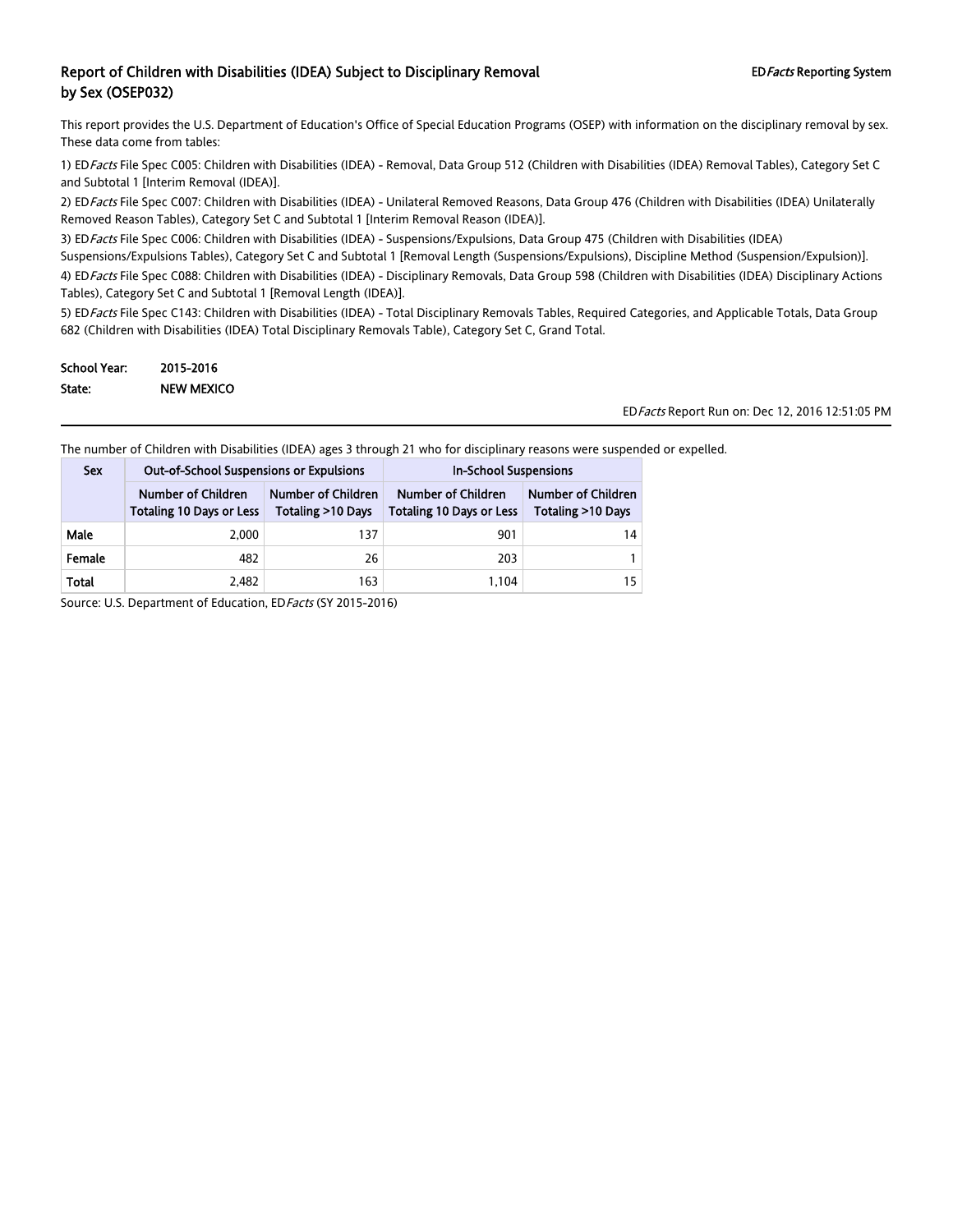This report provides the U.S. Department of Education's Office of Special Education Programs (OSEP) with information on the disciplinary removal by sex. These data come from tables:

1) ED Facts File Spec C005: Children with Disabilities (IDEA) - Removal, Data Group 512 (Children with Disabilities (IDEA) Removal Tables), Category Set C and Subtotal 1 [Interim Removal (IDEA)].

2) ED Facts File Spec C007: Children with Disabilities (IDEA) - Unilateral Removed Reasons, Data Group 476 (Children with Disabilities (IDEA) Unilaterally Removed Reason Tables), Category Set C and Subtotal 1 [Interim Removal Reason (IDEA)].

3) ED Facts File Spec C006: Children with Disabilities (IDEA) - Suspensions/Expulsions, Data Group 475 (Children with Disabilities (IDEA)

Suspensions/Expulsions Tables), Category Set C and Subtotal 1 [Removal Length (Suspensions/Expulsions), Discipline Method (Suspension/Expulsion)].

4) ED Facts File Spec C088: Children with Disabilities (IDEA) - Disciplinary Removals, Data Group 598 (Children with Disabilities (IDEA) Disciplinary Actions Tables), Category Set C and Subtotal 1 [Removal Length (IDEA)].

5) ED Facts File Spec C143: Children with Disabilities (IDEA) - Total Disciplinary Removals Tables, Required Categories, and Applicable Totals, Data Group 682 (Children with Disabilities (IDEA) Total Disciplinary Removals Table), Category Set C, Grand Total.

| School Year: | 2015-2016         |
|--------------|-------------------|
| State:       | <b>NEW MEXICO</b> |

EDFacts Report Run on: Dec 12, 2016 12:51:05 PM

The percent of Children with Disabilities (IDEA) ages 3 through 21 who for disciplinary reasons were suspended or expelled.

| <b>Sex</b> | <b>Out-of-School Suspensions or Expulsions</b>                     |                                                      | <b>In-School Suspensions</b>                                       |                                                             |  |
|------------|--------------------------------------------------------------------|------------------------------------------------------|--------------------------------------------------------------------|-------------------------------------------------------------|--|
|            | Number of Children<br><b>Totaling 10 Days or Less</b><br>(Percent) | Number of Children<br>Totaling >10 Days<br>(Percent) | Number of Children<br><b>Totaling 10 Days or Less</b><br>(Percent) | <b>Number of Children</b><br>Totaling >10 Days<br>(Percent) |  |
| Male       | 80.58%                                                             | 84.05%                                               | 81.61%                                                             | 93.33%                                                      |  |
| Female     | 19.42%                                                             | 15.95%                                               | 18.39%                                                             | 6.67%                                                       |  |
| Total      | 100.00%                                                            | 100.00%                                              | 100.00%                                                            | 100.00%                                                     |  |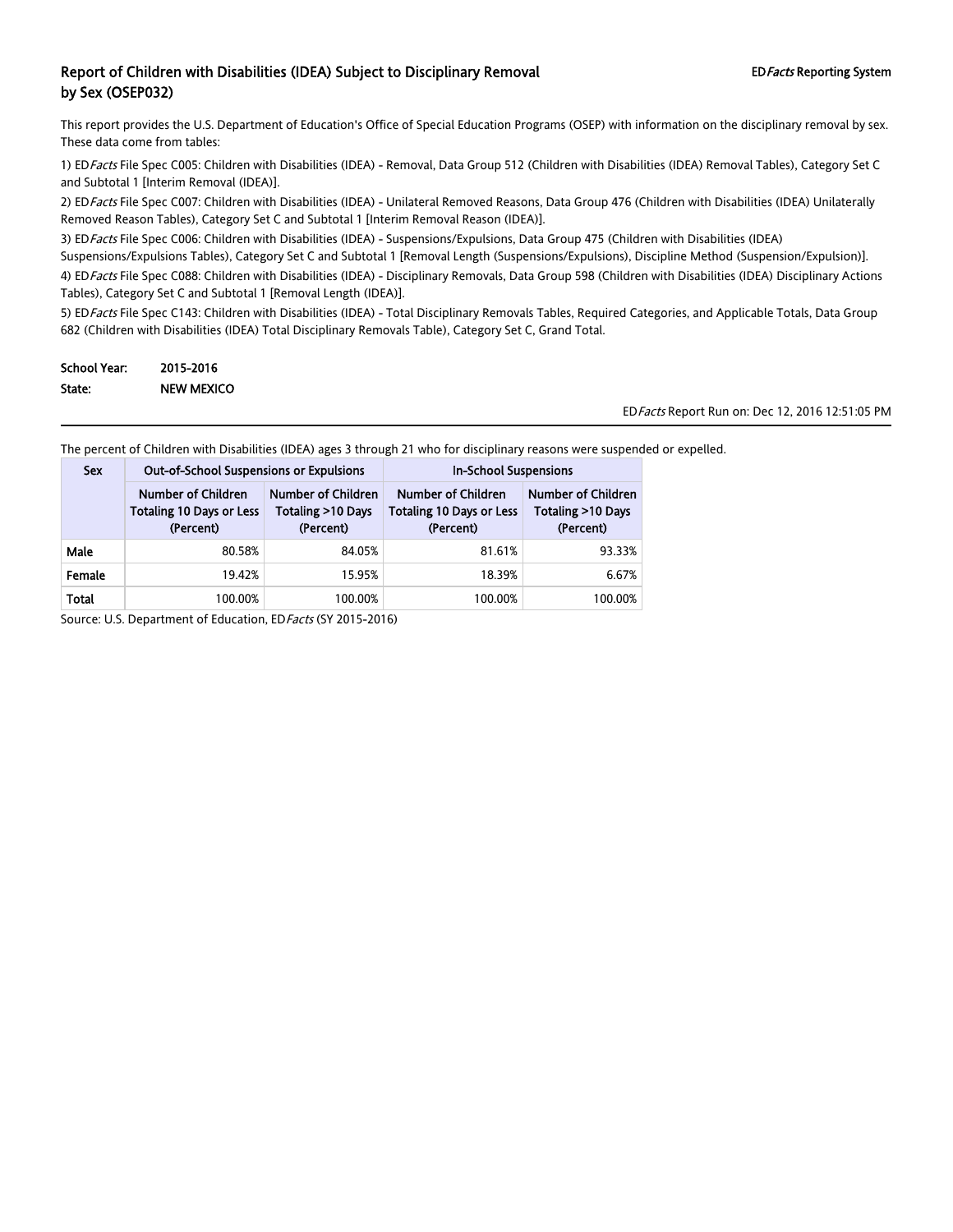This report provides the U.S. Department of Education's Office of Special Education Programs (OSEP) with information on the disciplinary removal by sex. These data come from tables:

1) ED Facts File Spec C005: Children with Disabilities (IDEA) - Removal, Data Group 512 (Children with Disabilities (IDEA) Removal Tables), Category Set C and Subtotal 1 [Interim Removal (IDEA)].

2) ED Facts File Spec C007: Children with Disabilities (IDEA) - Unilateral Removed Reasons, Data Group 476 (Children with Disabilities (IDEA) Unilaterally Removed Reason Tables), Category Set C and Subtotal 1 [Interim Removal Reason (IDEA)].

3) ED Facts File Spec C006: Children with Disabilities (IDEA) - Suspensions/Expulsions, Data Group 475 (Children with Disabilities (IDEA)

Suspensions/Expulsions Tables), Category Set C and Subtotal 1 [Removal Length (Suspensions/Expulsions), Discipline Method (Suspension/Expulsion)]. 4) ED Facts File Spec C088: Children with Disabilities (IDEA) - Disciplinary Removals, Data Group 598 (Children with Disabilities (IDEA) Disciplinary Actions Tables), Category Set C and Subtotal 1 [Removal Length (IDEA)].

5) ED Facts File Spec C143: Children with Disabilities (IDEA) - Total Disciplinary Removals Tables, Required Categories, and Applicable Totals, Data Group 682 (Children with Disabilities (IDEA) Total Disciplinary Removals Table), Category Set C, Grand Total.

| School Year: | 2015-2016         |
|--------------|-------------------|
| State:       | <b>NEW MEXICO</b> |

EDFacts Report Run on: Dec 12, 2016 12:51:05 PM

The number of Children with Disabilities (IDEA) ages 3 through 21 who for disciplinary reasons were removed by length of removal.

| <b>Sex</b> | <b>Disciplinary Removals</b>                                                                                    |     |                                                                               |                                                                       |  |  |  |
|------------|-----------------------------------------------------------------------------------------------------------------|-----|-------------------------------------------------------------------------------|-----------------------------------------------------------------------|--|--|--|
|            | Number of Children<br>with Disciplinary Removals<br><b>Total Disciplinary Removals</b><br><b>Totaling 1 Day</b> |     | Number of Children<br>with Disciplinary Removals<br><b>Totaling 2-10 Days</b> | Number of Children<br>with Disciplinary Removals<br>Totaling >10 Days |  |  |  |
| Male       | 4.445                                                                                                           | 595 | 1.938                                                                         | 140                                                                   |  |  |  |
| Female     | 938                                                                                                             | 157 | 475                                                                           | 26                                                                    |  |  |  |
| Total      | 5,383                                                                                                           | 752 | 2,413                                                                         | 166                                                                   |  |  |  |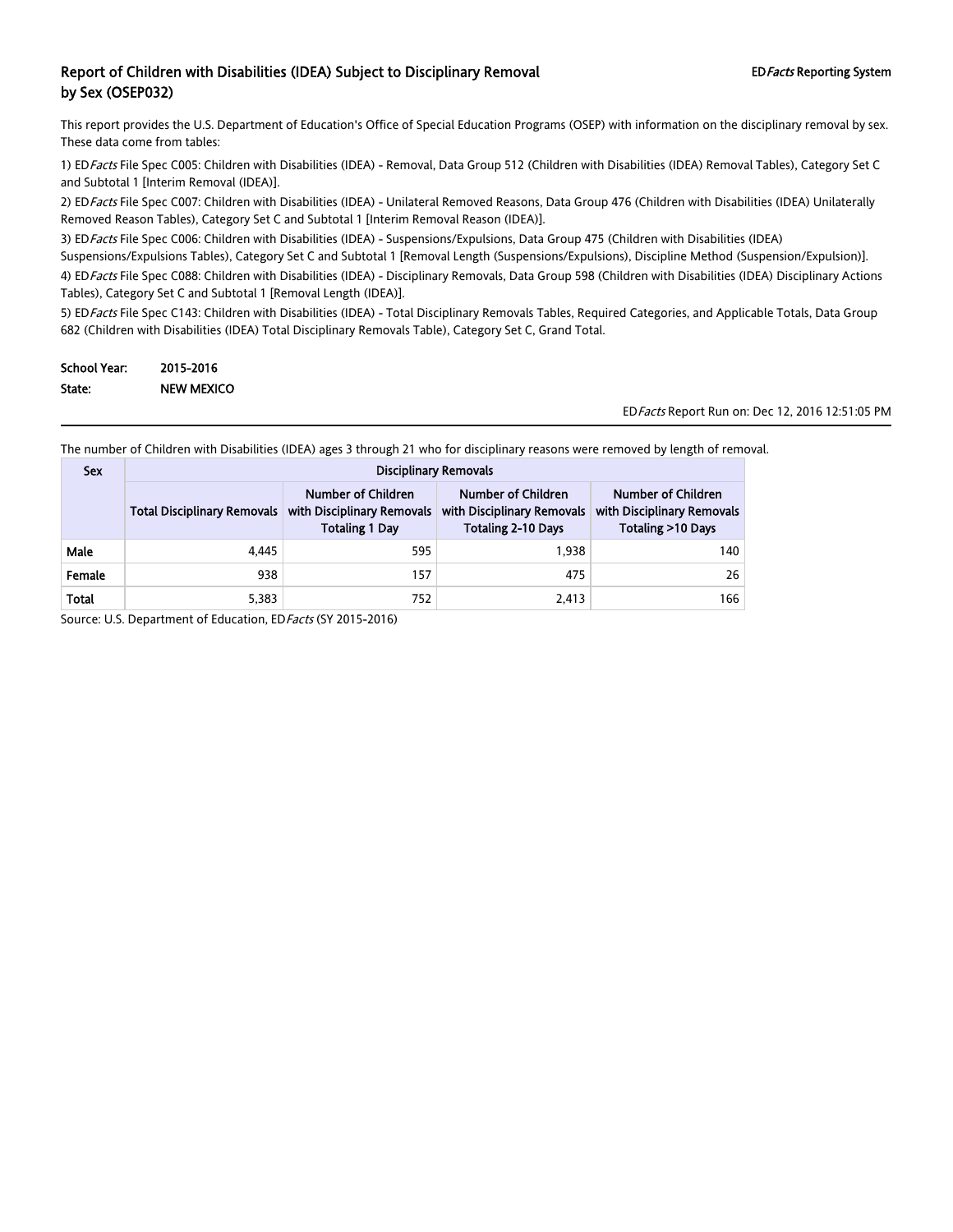This report provides the U.S. Department of Education's Office of Special Education Programs (OSEP) with information on the disciplinary removal by limited english proficiency status at the Local Education Agency (LEA) level. These data come from tables:

1) ED Facts File Spec C005: Children with Disabilities (IDEA) - Removal, Data Group 512 (Children with Disabilities (IDEA) Removal Tables), Category Set D and Subtotal 1 [Interim Removal (IDEA)].

2) ED Facts File Spec C007: Children with Disabilities (IDEA) - Unilateral Removed Reasons, Data Group 476 (Children with Disabilities (IDEA) Unilaterally Removed Reason Tables), Category Set D and Subtotal 1 [Interim Removal Reason (IDEA)].

3) ED Facts File Spec C006: Children with Disabilities (IDEA) - Suspensions/Expulsions, Data Group 475 (Children with Disabilities (IDEA) Suspensions/Expulsions Tables), Category Set D and Subtotal 1 [Removal Length (Suspensions/Expulsions), Discipline Method (Suspension/Expulsion)].

4) ED Facts File Spec C088: Children with Disabilities (IDEA) - Disciplinary Removals, Data Group 598 (Children with Disabilities (IDEA) Disciplinary Actions Tables), Category Set D and Subtotal 1 [Removal Length (IDEA)].

5) ED Facts File Spec C143: Children with Disabilities (IDEA) - Total Disciplinary Removals Tables, Required Categories, and Applicable Totals, Data Group 682 (Children with Disabilities (IDEA) Total Disciplinary Removals Table), Category Set D, Grand Total.

| <b>School Year:</b> | 2015-2016         |
|---------------------|-------------------|
| State:              | <b>NEW MEXICO</b> |

EDFacts Report Run on: Dec 12, 2016 12:46:56 PM

The number of Children with Disabilities (IDEA) ages 3 through 21 who were removed to an interim alternative educational setting.

| <b>Limited English Proficiency</b><br><b>Status</b> | Unilateral Removals to an Interim Alternative Educational Setting by School Personnel | Removals to an Interim<br><b>Alternative Educational</b><br>Setting Based on a Hearing<br><b>Officer Determination</b><br>Regarding Likely Injury |                                          |                                                        |                    |
|-----------------------------------------------------|---------------------------------------------------------------------------------------|---------------------------------------------------------------------------------------------------------------------------------------------------|------------------------------------------|--------------------------------------------------------|--------------------|
|                                                     | <b>Number of Children</b>                                                             | <b>Number of Removals</b><br>for Drugs                                                                                                            | <b>Number of Removals</b><br>for Weapons | <b>Number of Removals</b><br>for Serious Bodily Injury | Number of Children |
| Limited English proficient (LEP)<br><b>Student</b>  |                                                                                       |                                                                                                                                                   |                                          |                                                        |                    |
| Non-limited English proficient<br>(non-LEP) Student | 12                                                                                    | 8                                                                                                                                                 | 4                                        |                                                        |                    |
| <b>Total</b>                                        | 15                                                                                    | ٩                                                                                                                                                 |                                          |                                                        | 0                  |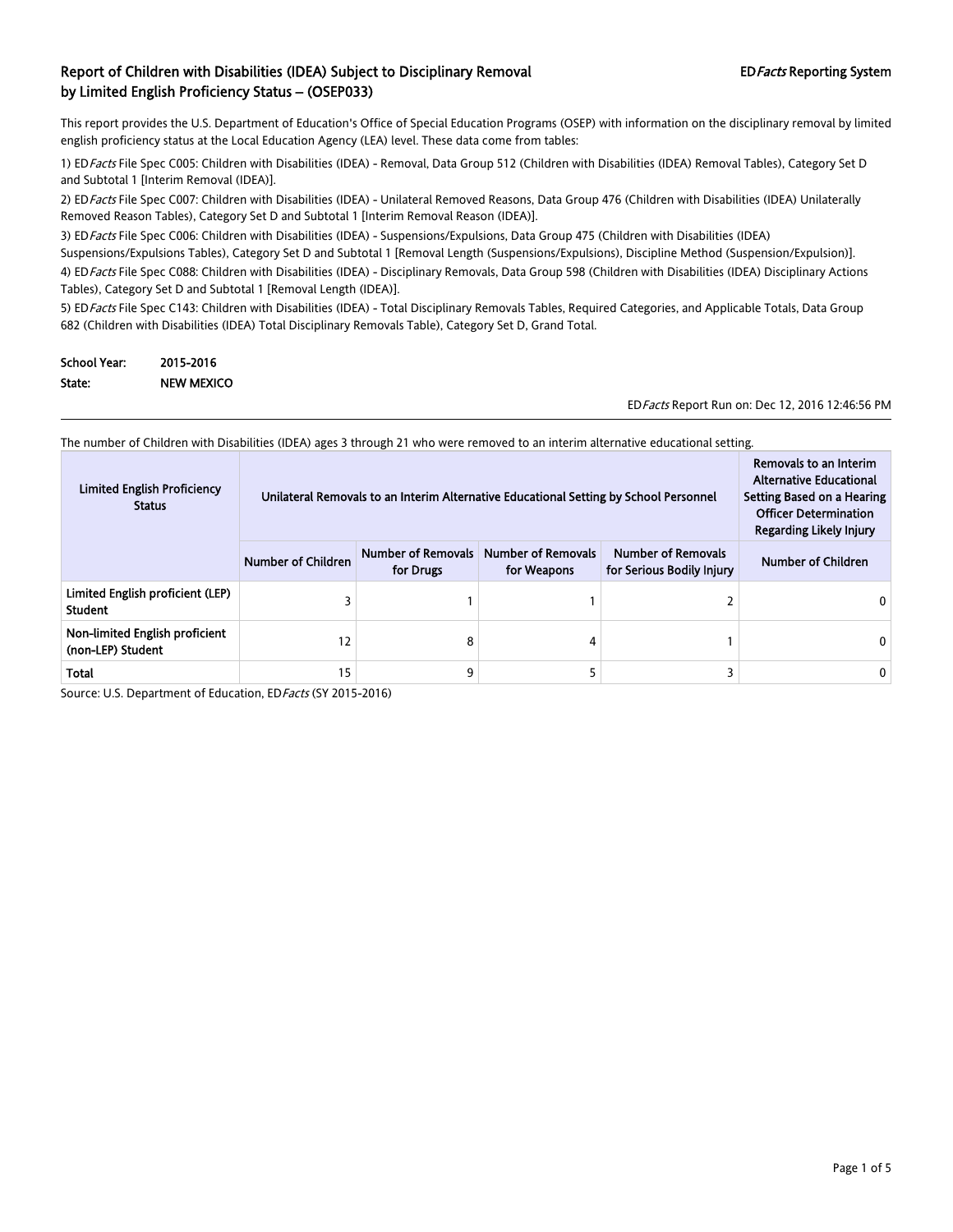This report provides the U.S. Department of Education's Office of Special Education Programs (OSEP) with information on the disciplinary removal by limited english proficiency status at the Local Education Agency (LEA) level. These data come from tables:

1) ED Facts File Spec C005: Children with Disabilities (IDEA) - Removal, Data Group 512 (Children with Disabilities (IDEA) Removal Tables), Category Set D and Subtotal 1 [Interim Removal (IDEA)].

2) ED Facts File Spec C007: Children with Disabilities (IDEA) - Unilateral Removed Reasons, Data Group 476 (Children with Disabilities (IDEA) Unilaterally Removed Reason Tables), Category Set D and Subtotal 1 [Interim Removal Reason (IDEA)].

3) ED Facts File Spec C006: Children with Disabilities (IDEA) - Suspensions/Expulsions, Data Group 475 (Children with Disabilities (IDEA) Suspensions/Expulsions Tables), Category Set D and Subtotal 1 [Removal Length (Suspensions/Expulsions), Discipline Method (Suspension/Expulsion)].

4) ED Facts File Spec C088: Children with Disabilities (IDEA) - Disciplinary Removals, Data Group 598 (Children with Disabilities (IDEA) Disciplinary Actions Tables), Category Set D and Subtotal 1 [Removal Length (IDEA)].

5) ED Facts File Spec C143: Children with Disabilities (IDEA) - Total Disciplinary Removals Tables, Required Categories, and Applicable Totals, Data Group 682 (Children with Disabilities (IDEA) Total Disciplinary Removals Table), Category Set D, Grand Total.

| <b>School Year:</b> | 2015-2016         |
|---------------------|-------------------|
| State:              | <b>NEW MEXICO</b> |

EDFacts Report Run on: Dec 12, 2016 12:46:56 PM

The percentage of Children with Disabilities (IDEA) ages 3 through 21 who were removed to an interim alternative educational setting.

| <b>Limited English Proficiency</b><br><b>Status</b> |                                 | Unilateral Removals to an Interim Alternative Educational Setting by School Personnel | Removals to an Interim<br><b>Alternative Educational</b><br>Setting Based on a Hearing<br><b>Officer Determination</b><br>Regarding Likely Injury |                                                                     |                                 |
|-----------------------------------------------------|---------------------------------|---------------------------------------------------------------------------------------|---------------------------------------------------------------------------------------------------------------------------------------------------|---------------------------------------------------------------------|---------------------------------|
|                                                     | Number of Children<br>(Percent) | Number of Removals<br>for Drugs<br>(Percent)                                          | <b>Number of Removals</b><br>for Weapons<br>(Percent)                                                                                             | <b>Number of Removals</b><br>for Serious Bodily Injury<br>(Percent) | Number of Children<br>(Percent) |
| Limited English proficient (LEP)<br><b>Student</b>  | 20.00%                          | 11.11%                                                                                | 20.00%                                                                                                                                            | 66.67%                                                              |                                 |
| Non-limited English proficient<br>(non-LEP) Student | 80.00%                          | 88.89%                                                                                | 80.00%                                                                                                                                            | 33.33%                                                              |                                 |
| Total                                               | 100.00%                         | 100.00%                                                                               | 100.00%                                                                                                                                           | 100.00%                                                             |                                 |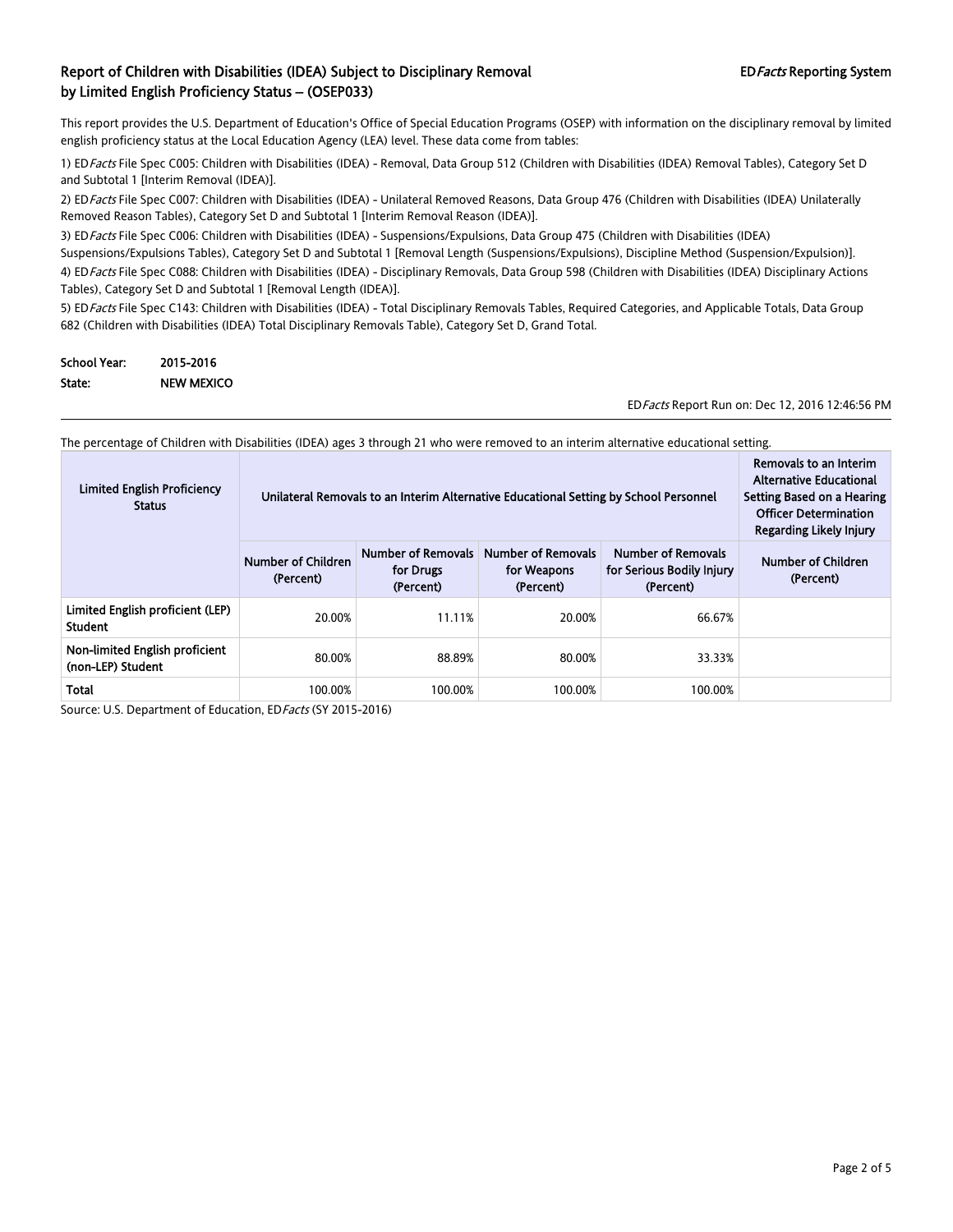This report provides the U.S. Department of Education's Office of Special Education Programs (OSEP) with information on the disciplinary removal by limited english proficiency status at the Local Education Agency (LEA) level. These data come from tables:

1) ED Facts File Spec C005: Children with Disabilities (IDEA) - Removal, Data Group 512 (Children with Disabilities (IDEA) Removal Tables), Category Set D and Subtotal 1 [Interim Removal (IDEA)].

2) ED Facts File Spec C007: Children with Disabilities (IDEA) - Unilateral Removed Reasons, Data Group 476 (Children with Disabilities (IDEA) Unilaterally Removed Reason Tables), Category Set D and Subtotal 1 [Interim Removal Reason (IDEA)].

3) ED Facts File Spec C006: Children with Disabilities (IDEA) - Suspensions/Expulsions, Data Group 475 (Children with Disabilities (IDEA)

Suspensions/Expulsions Tables), Category Set D and Subtotal 1 [Removal Length (Suspensions/Expulsions), Discipline Method (Suspension/Expulsion)]. 4) ED Facts File Spec C088: Children with Disabilities (IDEA) - Disciplinary Removals, Data Group 598 (Children with Disabilities (IDEA) Disciplinary Actions Tables), Category Set D and Subtotal 1 [Removal Length (IDEA)].

5) ED Facts File Spec C143: Children with Disabilities (IDEA) - Total Disciplinary Removals Tables, Required Categories, and Applicable Totals, Data Group 682 (Children with Disabilities (IDEA) Total Disciplinary Removals Table), Category Set D, Grand Total.

| <b>School Year:</b> | 2015-2016         |
|---------------------|-------------------|
| State:              | <b>NEW MEXICO</b> |

EDFacts Report Run on: Dec 12, 2016 12:46:56 PM

The number of Children with Disabilities (IDEA) ages 3 through 21 who for disciplinary reasons were suspended or expelled.

| <b>Limited English Proficiency Status</b>        | <b>Out-of-School Suspensions or Expulsions</b>                                                        |                                                                                         | <b>In-School Suspensions</b>                                                                  |                                                                                        |
|--------------------------------------------------|-------------------------------------------------------------------------------------------------------|-----------------------------------------------------------------------------------------|-----------------------------------------------------------------------------------------------|----------------------------------------------------------------------------------------|
|                                                  | Number of Children<br>with Out-of-School<br>Suspensions/Expulsions<br><b>Totaling 10 Days or Less</b> | Number of Children<br>with Out-of-School<br>Suspensions/Expulsions<br>Totaling >10 Days | Number of Children<br>With In-School<br><b>Suspensions</b><br><b>Totaling 10 Days or Less</b> | <b>Number of Children</b><br>With In-School<br><b>Suspensions</b><br>Totaling >10 Days |
| Limited English proficient (LEP) Student         | 617                                                                                                   | 55                                                                                      | 276                                                                                           |                                                                                        |
| Non-limited English proficient (non-LEP) Student | 1.865                                                                                                 | 108                                                                                     | 828                                                                                           |                                                                                        |
| <b>Total</b>                                     | 2,482                                                                                                 | 163                                                                                     | 1.104                                                                                         | 15                                                                                     |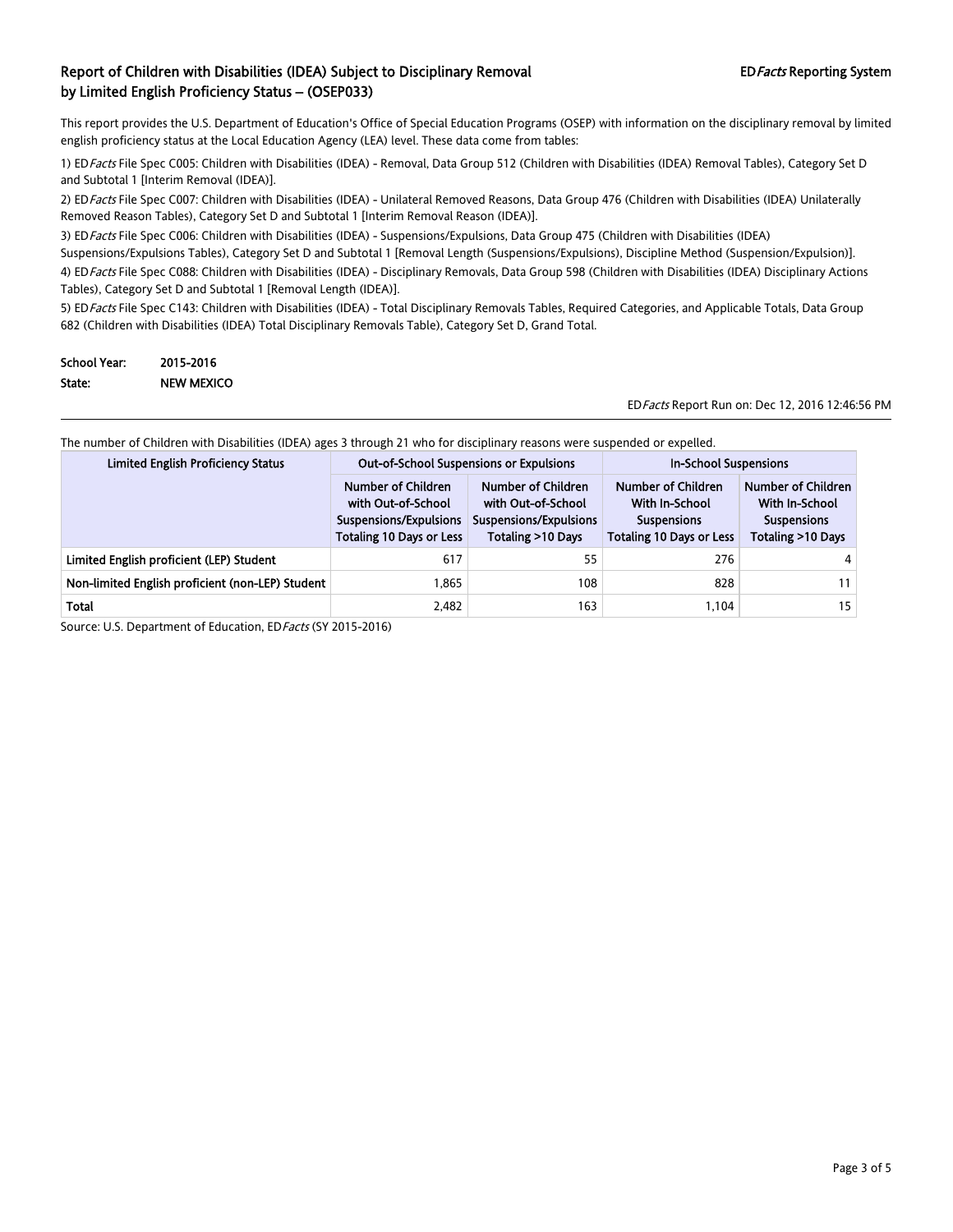This report provides the U.S. Department of Education's Office of Special Education Programs (OSEP) with information on the disciplinary removal by limited english proficiency status at the Local Education Agency (LEA) level. These data come from tables:

1) ED Facts File Spec C005: Children with Disabilities (IDEA) - Removal, Data Group 512 (Children with Disabilities (IDEA) Removal Tables), Category Set D and Subtotal 1 [Interim Removal (IDEA)].

2) ED Facts File Spec C007: Children with Disabilities (IDEA) - Unilateral Removed Reasons, Data Group 476 (Children with Disabilities (IDEA) Unilaterally Removed Reason Tables), Category Set D and Subtotal 1 [Interim Removal Reason (IDEA)].

3) ED Facts File Spec C006: Children with Disabilities (IDEA) - Suspensions/Expulsions, Data Group 475 (Children with Disabilities (IDEA) Suspensions/Expulsions Tables), Category Set D and Subtotal 1 [Removal Length (Suspensions/Expulsions), Discipline Method (Suspension/Expulsion)].

4) ED Facts File Spec C088: Children with Disabilities (IDEA) - Disciplinary Removals, Data Group 598 (Children with Disabilities (IDEA) Disciplinary Actions Tables), Category Set D and Subtotal 1 [Removal Length (IDEA)].

5) ED Facts File Spec C143: Children with Disabilities (IDEA) - Total Disciplinary Removals Tables, Required Categories, and Applicable Totals, Data Group 682 (Children with Disabilities (IDEA) Total Disciplinary Removals Table), Category Set D, Grand Total.

| <b>School Year:</b> | 2015-2016         |
|---------------------|-------------------|
| State:              | <b>NEW MEXICO</b> |

EDFacts Report Run on: Dec 12, 2016 12:46:56 PM

| The percent of Children with Disabilities (IDEA) ages 3 through 21 who for disciplinary reasons were suspended or expelled. |  |
|-----------------------------------------------------------------------------------------------------------------------------|--|
|                                                                                                                             |  |

| <b>Limited English Proficiency Status</b>        | <b>Out-of-School Suspensions or Expulsions</b>                                                                     |                                                                                                      | <b>In-School Suspensions</b>                                                                               |                                                                                              |
|--------------------------------------------------|--------------------------------------------------------------------------------------------------------------------|------------------------------------------------------------------------------------------------------|------------------------------------------------------------------------------------------------------------|----------------------------------------------------------------------------------------------|
|                                                  | Number of Children<br>with Out-of-School<br>Suspensions/Expulsions<br><b>Totaling 10 Days or Less</b><br>(Percent) | Number of Children<br>with Out-of-School<br>Suspensions/Expulsions<br>Totaling >10 Days<br>(Percent) | Number of Children<br>With In-School<br><b>Suspensions</b><br><b>Totaling 10 Days or Less</b><br>(Percent) | Number of Children<br>With In-School<br><b>Suspensions</b><br>Totaling >10 Days<br>(Percent) |
| Limited English proficient (LEP) Student         | 24.86%                                                                                                             | 33.74%                                                                                               | 25.00%                                                                                                     | 26.67%                                                                                       |
| Non-limited English proficient (non-LEP) Student | 75.14%                                                                                                             | 66.26%                                                                                               | 75.00%                                                                                                     | 73.33%                                                                                       |
| Total                                            | 100.00%                                                                                                            | 100.00%                                                                                              | 100.00%                                                                                                    | 100.00%                                                                                      |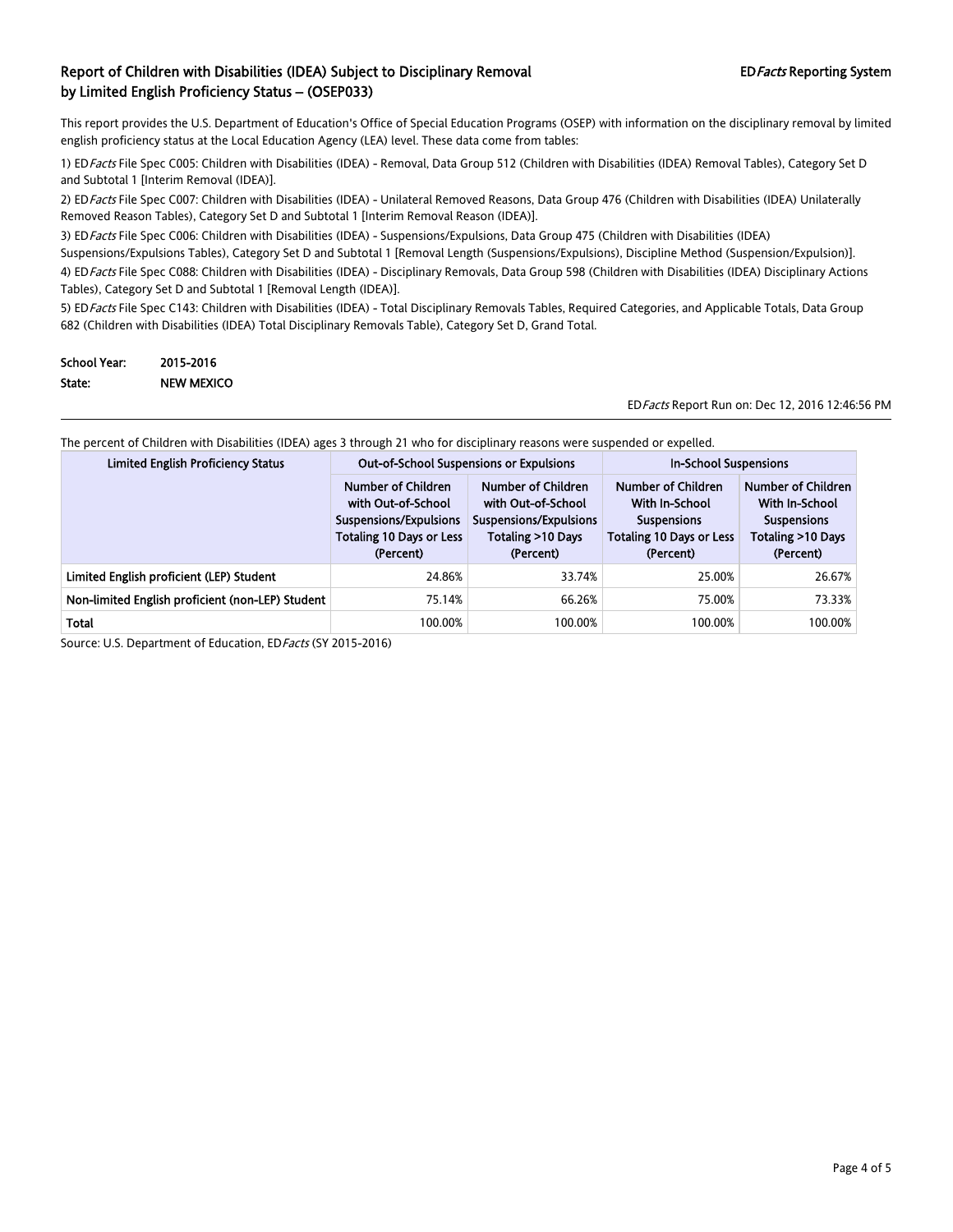This report provides the U.S. Department of Education's Office of Special Education Programs (OSEP) with information on the disciplinary removal by limited english proficiency status at the Local Education Agency (LEA) level. These data come from tables:

1) EDFacts File Spec C005: Children with Disabilities (IDEA) - Removal, Data Group 512 (Children with Disabilities (IDEA) Removal Tables), Category Set D and Subtotal 1 [Interim Removal (IDEA)].

2) EDFacts File Spec C007: Children with Disabilities (IDEA) - Unilateral Removed Reasons, Data Group 476 (Children with Disabilities (IDEA) Unilaterally Removed Reason Tables), Category Set D and Subtotal 1 [Interim Removal Reason (IDEA)].

3) ED Facts File Spec C006: Children with Disabilities (IDEA) - Suspensions/Expulsions, Data Group 475 (Children with Disabilities (IDEA)

Suspensions/Expulsions Tables), Category Set D and Subtotal 1 [Removal Length (Suspensions/Expulsions), Discipline Method (Suspension/Expulsion)].

4) EDFacts File Spec C088: Children with Disabilities (IDEA) - Disciplinary Removals, Data Group 598 (Children with Disabilities (IDEA) Disciplinary Actions Tables), Category Set D and Subtotal 1 [Removal Length (IDEA)].

5) EDFacts File Spec C143: Children with Disabilities (IDEA) - Total Disciplinary Removals Tables, Required Categories, and Applicable Totals, Data Group 682 (Children with Disabilities (IDEA) Total Disciplinary Removals Table), Category Set D, Grand Total.

| <b>School Year:</b> | 2015-2016         |
|---------------------|-------------------|
| State:              | <b>NEW MEXICO</b> |

EDFacts Report Run on: Dec 12, 2016 12:46:56 PM

The number of Children with Disabilities (IDEA) ages 3 through 21 who for disciplinary reasons were removed by length of removal.

| <b>Limited English Proficiency Status</b>        |                                    | <b>Disciplinary Removals</b>                                              |                                                                               |                                                                       |
|--------------------------------------------------|------------------------------------|---------------------------------------------------------------------------|-------------------------------------------------------------------------------|-----------------------------------------------------------------------|
|                                                  | <b>Total Disciplinary Removals</b> | Number of Children<br>with Disciplinary Removals<br><b>Totaling 1 Day</b> | Number of Children<br>with Disciplinary Removals<br><b>Totaling 2-10 Days</b> | Number of Children<br>with Disciplinary Removals<br>Totaling >10 Days |
| Limited English proficient (LEP) Student         | 1.385                              | 199                                                                       | 575                                                                           | 55                                                                    |
| Non-limited English proficient (non-LEP) Student | 3.998                              | 553                                                                       | 1.838                                                                         | 111                                                                   |
| Total                                            | 5,383                              | 752                                                                       | 2.413                                                                         | 166                                                                   |